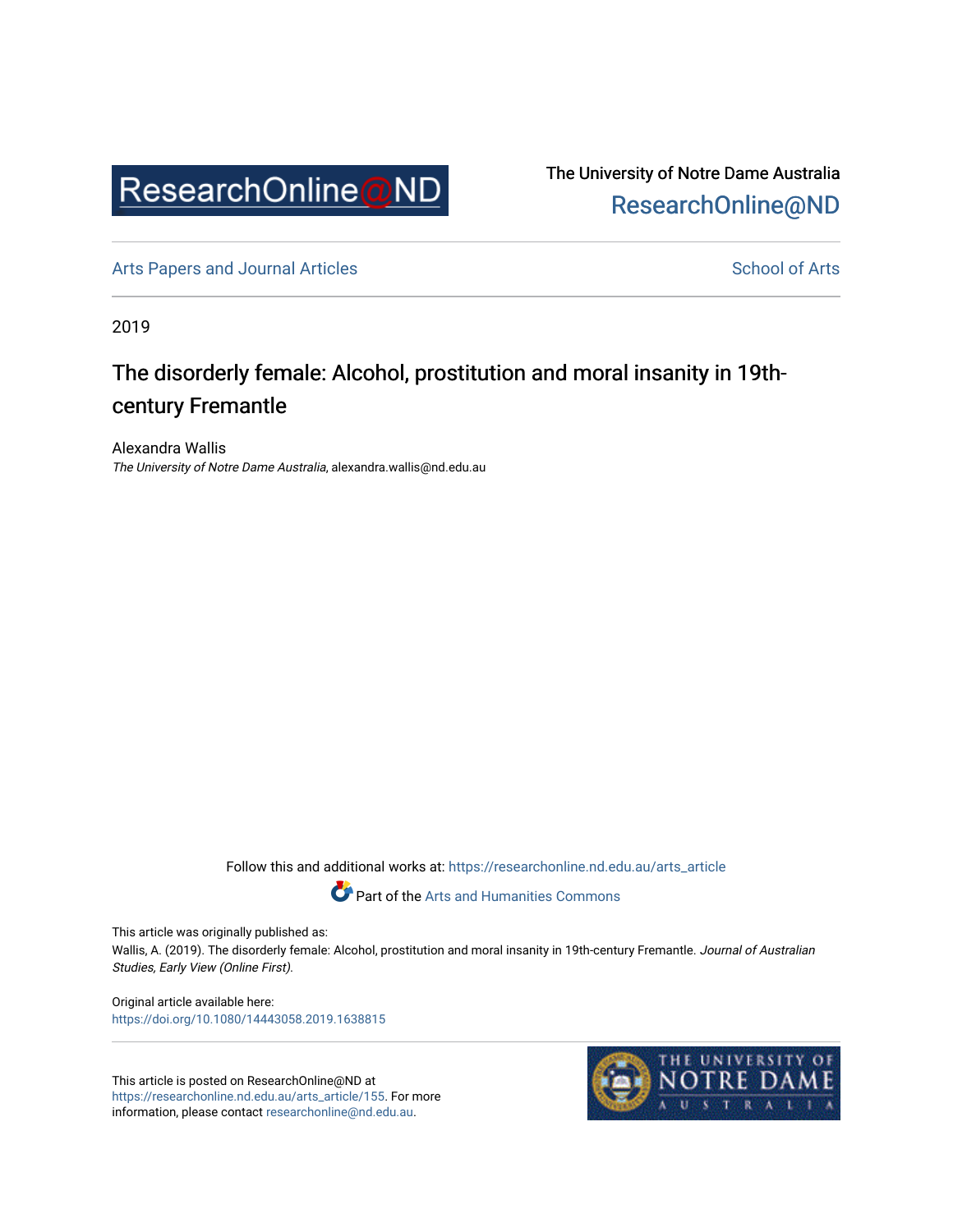This is an Author's Original Manuscript of an article published by Taylor & Francis Group in the *Journal of Australian Studies* on 25 July 2019**,** available online**:** <https://www.tandfonline.com/doi/full/10.1080/14443058.2019.1638815>

Wallis, A. (2019). The disorderly female: Alcohol, prostitution and moral insanity in 19<sup>th</sup>-century Fremantle. *Journal of Australian Studies, Online First*. doi: 10.1080/14443058.2019.1638815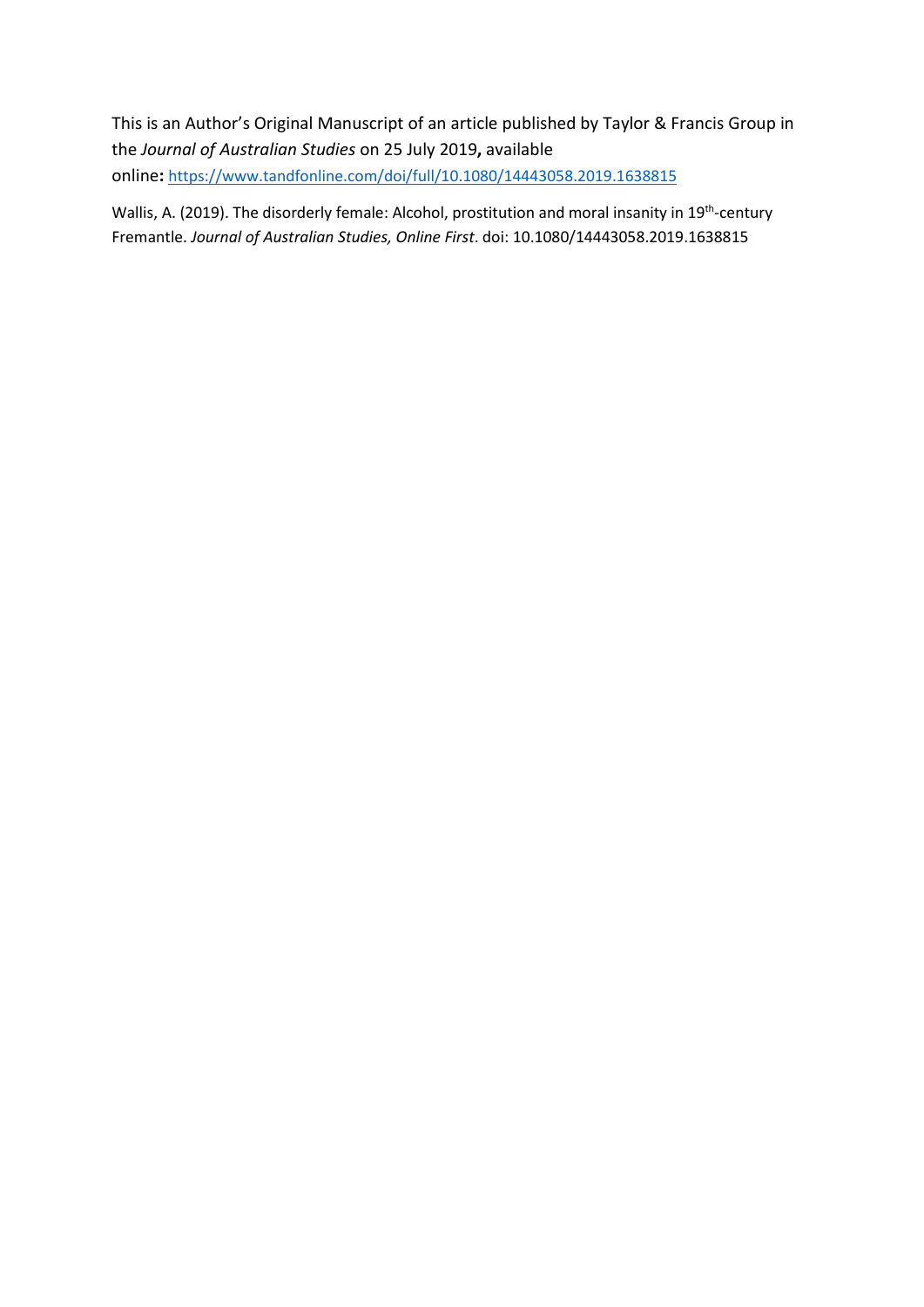# **The Disorderly Female: Alcohol, Prostitution and Moral Insanity in Nineteenth Century Fremantle**

#### **Alexandra Wallis**

Mary Jane Hayes was admitted, via prison, to the Fremantle Lunatic Asylum for the first time on 16 February 1881, a 32-year-old "drunken and violent woman" whose mind was "affected by drink".<sup>[1](#page-2-0)</sup> Upon admission she was so violent she was placed in a padded room; she tore the padding off the walls and had her arms fastened in a waistcoat, which was removed after she promised to be quiet.<sup>[2](#page-2-1)</sup> By the end of February she had improved and was discharged convalescent.<sup>[3](#page-2-2)</sup> However, four months later, Mary Jane was readmitted, this time described as "a drunken prostitute". [4](#page-2-3) As she remained violent she was removed to the padded room again.<sup>[5](#page-2-4)</sup> However, she quickly became quiet and well behaved and so improved that within a month she was discharged, although "cautioned not to drink". [6](#page-2-5) Mary Jane Hayes was one of eight women to be labelled a prostitute in the patient records by the staff at the Fremantle Lunatic Asylum from 1858-1908. [7](#page-2-6) However, none of the other identified prostitutes were described with such obvious derision than in Mary Jane's case. Seven other women had prostitution alluded to with previous prison convictions for vagrancy, illegitimate children, or references to venereal diseases. Mary Jane had been clearly labelled a drunken prostitute and it was both of these issues in her life, prostitution and her addiction to alcohol, which were believed to be the causes of her insanity, bad behaviour, and criminal convictions. Mary Jane's story is an illustrative case study analysis that frames

<span id="page-2-0"></span><sup>1</sup> *Case Book Female Patients*, 1878-1897, State Records Office Western Australia, Folio 57, 16 February 1881.

<span id="page-2-2"></span>

<span id="page-2-1"></span><sup>2</sup> *Case Book Female Patients*, 1878-1897, 18 February 1881. 3 *Case Book Female Patients*, 1878-1897, 22-28 February 1881. 4 *Case Book Female Patients*, 1878-1897, Folio 59, 14 June 1881.

<span id="page-2-6"></span><span id="page-2-5"></span>

<span id="page-2-4"></span><span id="page-2-3"></span><sup>&</sup>lt;sup>5</sup> Case Book Female Patients, 1878-1897, 16 June 1881.<br><sup>6</sup> Case Book Female Patients, 1878-1897, 6-14 July 1881.<br><sup>7</sup> Prostitution accounted for just 3% of the female Asylum patient population, while alcohol accounted for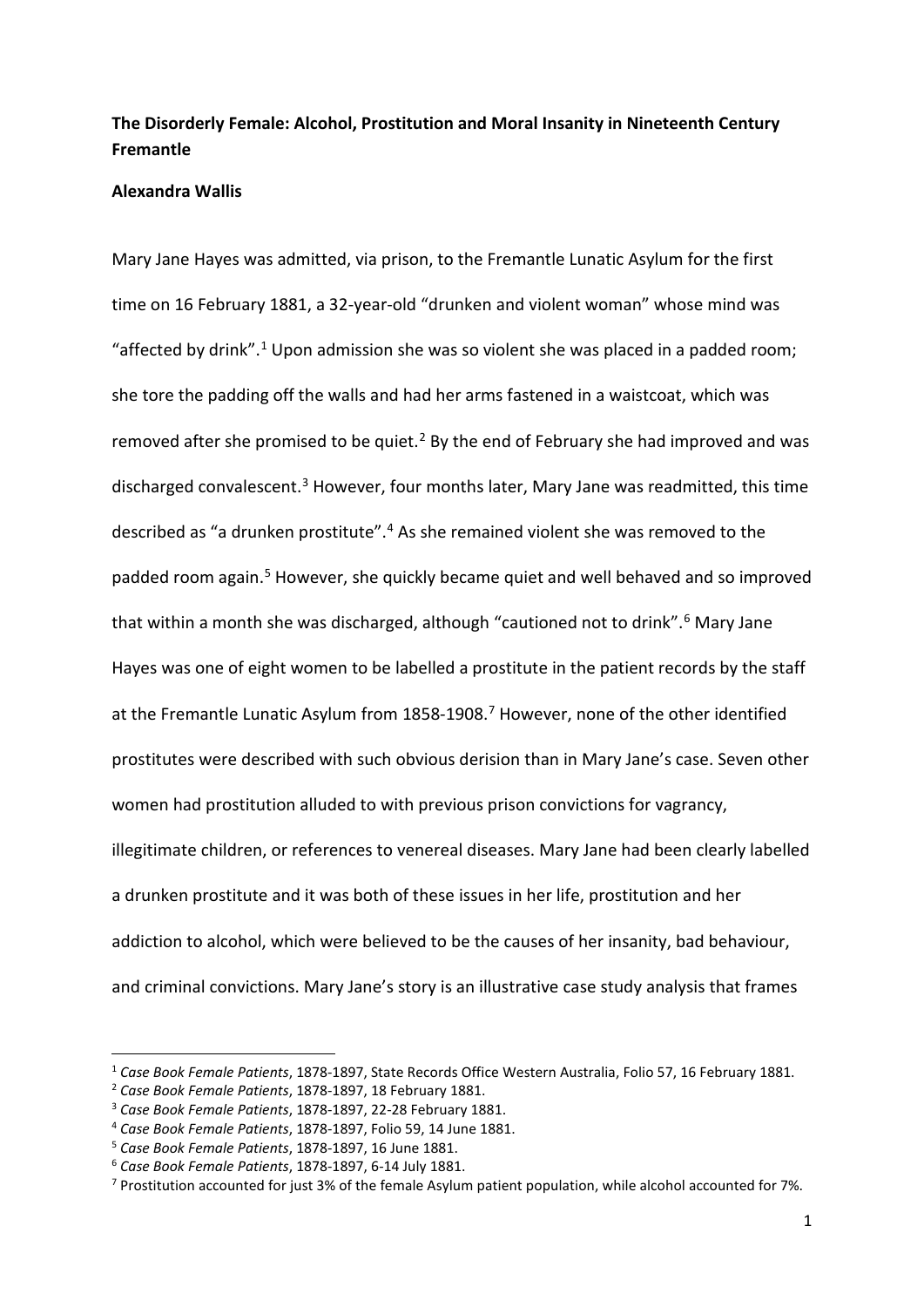wider research into the theories of moral insanity and treatment of the female patients at the Fremantle Lunatic Asylum during the late nineteenth century. Individual lives and stories provide ways of understanding both contemporary societies and the whole process of social and historical change.<sup>[8](#page-3-0)</sup> Historical research and biography attends not only to the life stories of the individuals concerned, but also to the meaning of those stories in their wider historical, social, political, cultural and geographical contexts.<sup>[9](#page-3-1)</sup> There is a general absence of Fremantle Asylum historical scholarship and early colonial examination of criminal and deviant women in Fremantle and Perth.<sup>[10](#page-3-2)</sup> Through an examination of the Fremantle Lunatic Asylum patient records and case books, the Prison records, Police Gazettes, and newspaper articles, a colourful and sordid picture of Mary Jane's life is painted. This microcosm case reveals the treatment of a public woman who was deemed morally insane, as she did not conform to the dominant social and moral ideology of late nineteenth century Fremantle.

#### **Mary Jane Hayes: An Outcast's Journey**

Mary Jane was a stout woman, 5 foot 4 inches, with high dark brown hair, a long visage and a swarthy complexion.<sup>[11](#page-3-3)</sup> She was born to Protestant parents John, a Police Sergeant, and Ellen (Elan) Gallagher in Ireland in 1849. [12](#page-3-4) Due to her parents professions, she could read and write.<sup>[13](#page-3-5)</sup> She was single and 18 years old when she arrived in the Swan River colony, on

<span id="page-3-1"></span><span id="page-3-0"></span><sup>8</sup> Barbara Caine, *Biography and History* (Hampshire: Palgrave Macmillan, 2010), 1. 9 Yvonne Downs, "Testing the Potential of Auto/Biographical Life History," *Qualitative Research Journal* 16, no. 4 (2016): 363. doi: 10.1108/QRJ-09-2015-0088.

<span id="page-3-2"></span><sup>&</sup>lt;sup>10</sup> Leigh Straw's excellent work on criminal women in Western Australian covers the early twentieth century. I aim to examine the earlier experiences. See: Leigh Straw, *Drunks, Pests and Harlots: Criminal Women in Perth and Fremantle, 1900-1939* (Kilkerran: Humming Earth, 2013).

<span id="page-3-4"></span><span id="page-3-3"></span><sup>&</sup>lt;sup>11</sup> "Police Gazette," State Library of Western Australia, 14 November 1881, 162.<br><sup>12</sup> Rica Erickson, *The Bicentennial Dictionary of Western Australians pre-1829-1914, Vol III, Free 1850-1868* (Nedlands: The University of Western Australia Press, 1988), 299.; *Certificate of Marriage Registration 0003357T/1871*. Charles Berry and Mary Jane Gallagher; 31 October 1871. Births, Deaths and Marriages. Western Australia Department of Justice.

<span id="page-3-5"></span><sup>13</sup> *Register Female Prisoners*, 1897-1913, 74, p. 2.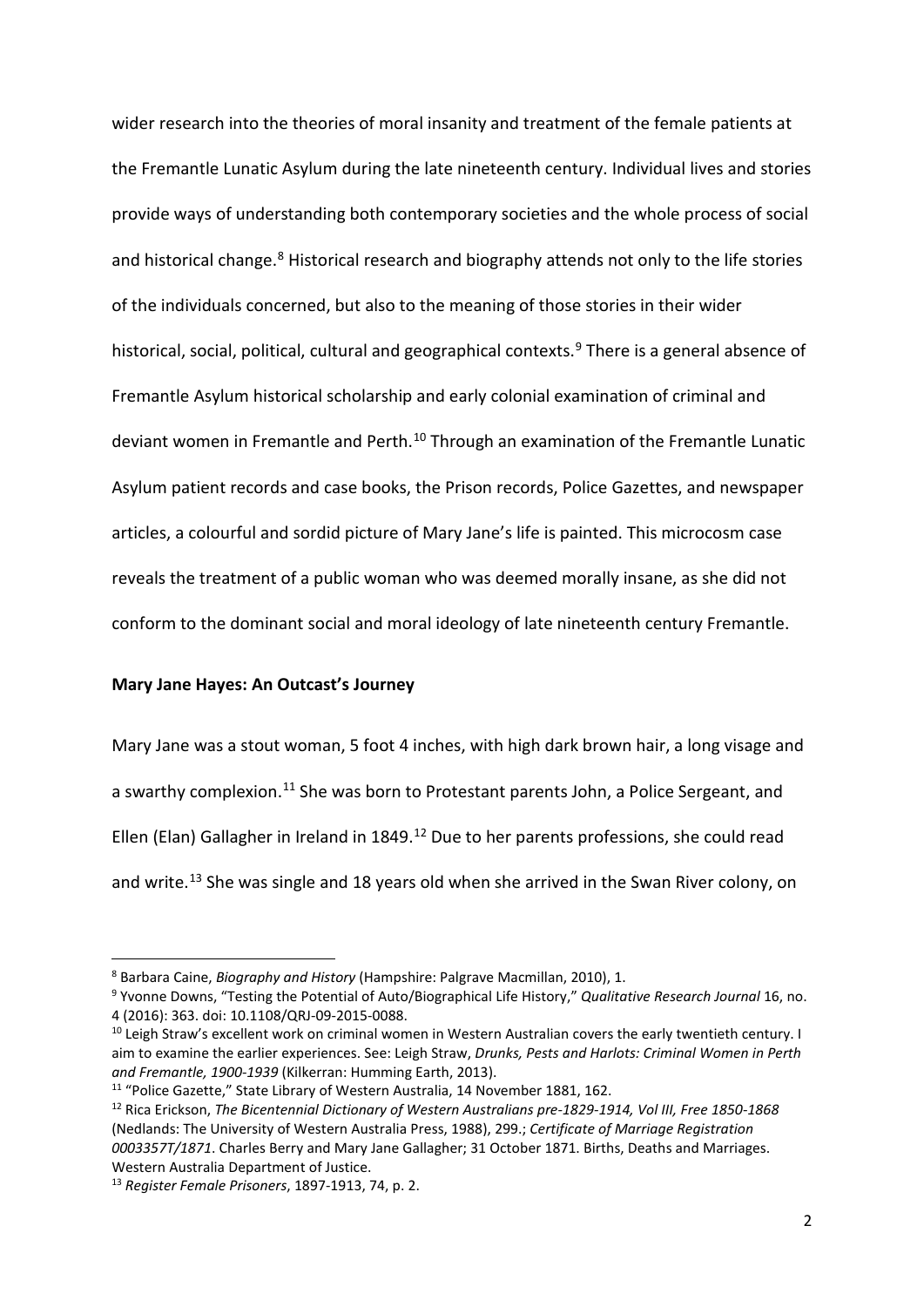the west coast of Australia, in 1867 on the bride ship *Palestine*, as Mary Jane Gallagher. [14](#page-4-0) On 16 January 1869 she gave birth to Elizabeth Smith, her daughter by James Smith, a mariner: Elizabeth was Mary Jane's only documented child.[15](#page-4-1)

Her first recorded arrest was in February 1871 when she and Agnes Arbuckle "two notorious prostitutes were charged by P.C. Moan, with using obscene language, and creating a disturbance in their house, on the night of the  $11<sup>th</sup>$  instant".<sup>[16](#page-4-2)</sup> Agnes was fined 15 shillings, or, in default seven days imprisonment and Mary Jane was mulcted in the sum of 20 shillings or 14 days imprisonment.<sup>[17](#page-4-3)</sup> Despite being the first remaining reference of Mary Jane's exploits she was already "notorious" in 1871, she had certainly made an impression since her arrival. Jan Gothard notes that the bride ships with single women immigrants were sometimes identified as sources of prostitutes; some women from various vessels acquired unsavoury reputations immediately upon arrival due to allegations of "irregularities" on board; this was the case for the *Emma Eugenia* which arrived in Fremantle in 1858, it may have also affected passengers, like Mary Jane, on the *Palestine* in 1867.[18](#page-4-4) 1871 was also the first time Mary Jane was arrested and tried for larceny. Once again with her partner in crime, Agnes, they had been accused of stealing from the person of Joshua Pickersgill, the sum of £33, in Fremantle, on 6 April.<sup>[19](#page-4-5)</sup> A witness, Thomas Webster, had seen "Gallagher put

<span id="page-4-0"></span><sup>14</sup> *Fremantle Passenger Arrivals Index, 1829-1890*. SROWA. ACC115/98A.; *Albany Passenger List of Assisted Emigrants Showing Names of Emigrants and from which Countries Selected*. SROWA; Accession: 115; Roll: 214.; The *Palestine* left Albany on 13 April 1867 and arrived in Fremantle on 11 August 1867. There were 47 passengers on board, most of them single women. Mary Jane was listed as a general servant and had paid 10 shillings to emigrate. Her Selecting Agent was Denis Brennan.

<span id="page-4-1"></span><sup>15</sup> *Certificate of Birth Registration 0011200R/1869*. Elizabeth Smith; 16 Jan 1867. BDMWA.

<span id="page-4-2"></span><sup>16</sup> "Police News: Fremantle Police Court," *The Herald*, Fremantle WA, 18 February 1871, p. 3.

<span id="page-4-4"></span><span id="page-4-3"></span><sup>&</sup>lt;sup>17</sup> "Police News," 18 February 1871, p. 3.<br><sup>18</sup> Jan Gothard, *Blue China: Single Female Migration to Colonial Australia* (Carlton South: Melbourne University Press, 2001), 28.

<span id="page-4-5"></span><sup>19</sup> "Supreme Court: Criminal Sittings," *The Herald*, Fremantle WA, 8 July 1871, p. 4; In 1868 Agnes' husband John stated he would no longer be accountable for Agnes' debts and by 1872 he left the colonies. Agnes, using her husband's other name Aiken, married George Reeves. This new marriage would account for her disappearance from the criminal records. Already mother to four Arbuckle children, with George she had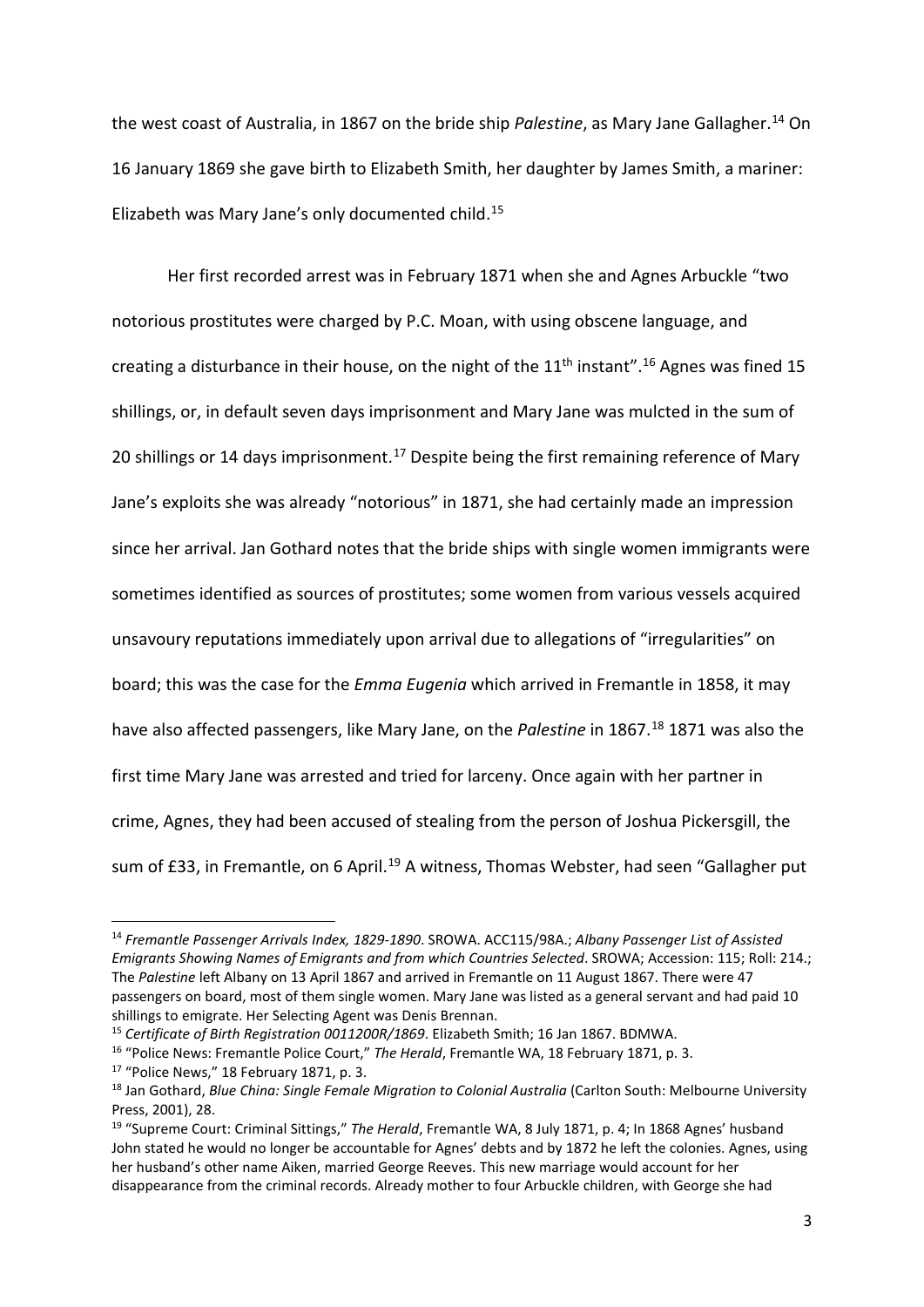her hand under his coat, and take something; was about two yards away; she then put her hand into his bosom".<sup>[20](#page-5-0)</sup> However, the "prisoners defended themselves, with great readiness, and brazen impudence" and after calling a number of witnesses to establish their alibis the jury returned a not guilty verdict. $^{21}$  $^{21}$  $^{21}$  However, Mary Jane quickly ran out of sympathy from the court and out of money to pay her fines.

Between 1871 and 1898 Mary Jane amassed a criminal record of over 85 arrests and appearances in Perth and Fremantle, with an estimated 67 convictions. This was considered to be the upper end of convictions and Mary Jane would have been a known criminal. Later research into twentieth century Fremantle revealed criminal women to have had upwards of 50 to 200 convictions. Leigh Straw found that Alice Lawson, a notorious prostitute in Kalgoorlie, Bunbury and Perth, had well over 50 convictions by 1930.<sup>[22](#page-5-2)</sup> From 1898-1913 Cecilia Reilly notched up over 70 convictions for neglect, drunkenness, loitering and soliciting.<sup>[23](#page-5-3)</sup> By the Late 1930s, notorious drunk and prostitute Esther Warden, had amassed over 200 convictions.<sup>[24](#page-5-4)</sup> Mary Jane was arrested for: drunkenness (21), larceny (14), idle and disorderly (9), obscene language (8), disorderly conduct (7), vagrancy (5), assault (4), unsound mind (4), drunk and disorderly (1), and keeping a house of ill-fame (1). Although, she was not always convicted of these offences. The broad range of offences can be seen as "versatile offending"; Alana Jayne Piper and Victoria Nagy identified that studying female crime in categories limits the broader understandings that can be made from the mix of

another four before her death in 1878. After Agnes' death her eldest daughter from her first marriage, Jessie Arbuckle, married George and they had a further eight children.

<span id="page-5-0"></span><sup>20</sup> "Supreme Court: Criminal Session," *The Perth Gazette and West Australian Times*, Perth WA, 21 July 1871, p. 4.<br><sup>21</sup> "Supreme Court," 8 July 1871, p. 4.

<span id="page-5-1"></span>

<span id="page-5-2"></span><sup>&</sup>lt;sup>22</sup> Straw, Drunks, Pests and Harlots, 130.

<span id="page-5-3"></span><sup>23</sup> Straw, *Drunks, Pest and Harlots*, 177.

<span id="page-5-4"></span><sup>24</sup> Straw, *Drunks, Pest and Harlots*, 1.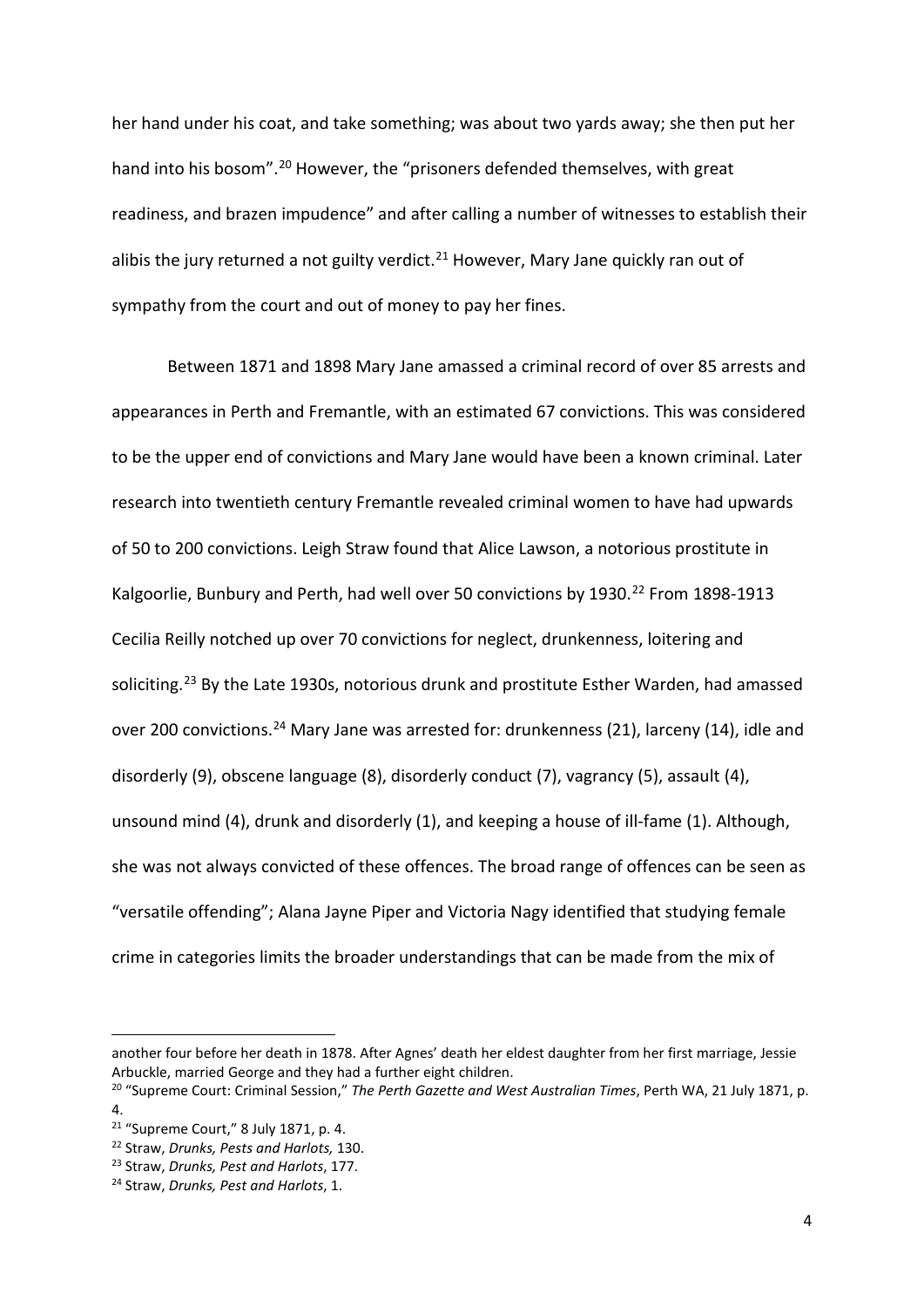offences.[25](#page-6-0) In a study of the criminal careers of 33 female prisoners interviewed in the 1880s in Queensland, Piper noted that despite their vast number of public-order offenses (like prostitution and destitution), the majority of these women were also versatile offenders who amassed a number of convictions for theft and violence.<sup>[26](#page-6-1)</sup> Mary Jane's crimes were versatile and reveal a hard life, one of poverty, homelessness, uncertainty, and danger. A single biographical case, like Mary Jane, reveals facets of particular institutions, events and large scale social, economic and political developments which are not available in other ways.<sup>[27](#page-6-2)</sup> Barbara Caine noted that a biographical approach in history offers an important addition to the understanding of general developments by providing a way of accessing subjective understanding and experience.<sup>[28](#page-6-3)</sup> What Mary Jane's convictions and story details, is a resourceful, strong, and sometimes, violent woman that society struggled to know what to do with. However, it is her four charges of being of unsound mind that land her in the Fremantle Lunatic Asylum in 1881, 1889, and 1898. Mary Jane's supposed moral failings, most importantly as a woman, in colonial Fremantle society contributed heavily to her incarceration in the Asylum as a morally insane patient.

# **Moral Insanity in the Nineteenth Century**

Moral insanity was an emerging theory in the eighteenth and nineteenth centuries explored most extensively in France and England. One of the first physicians to discuss moral insanity was Englishman, Dr James Cowles Prichard in 1822 who defined it as "madness consisting in a morbid perversion of the natural feelings, affections, inclinations, temper, habits, moral

<span id="page-6-0"></span><sup>&</sup>lt;sup>25</sup> Alana Jayne Piper and Victoria Nagy, "Versatile Offending: Criminal Careers of Female Prisoners in Australia, 1860–1920", *Journal of Interdisciplinary History* 48, no.2 (2017): 210, doi:10.1162/JINH\_a\_01125.

<span id="page-6-1"></span><sup>&</sup>lt;sup>26</sup> Piper and Nagy, "Versatile Offending", 189.

<span id="page-6-2"></span><sup>27</sup> Caine, "Biography and History", 1-3.

<span id="page-6-3"></span><sup>&</sup>lt;sup>28</sup> Caine, "Biography and History", 1.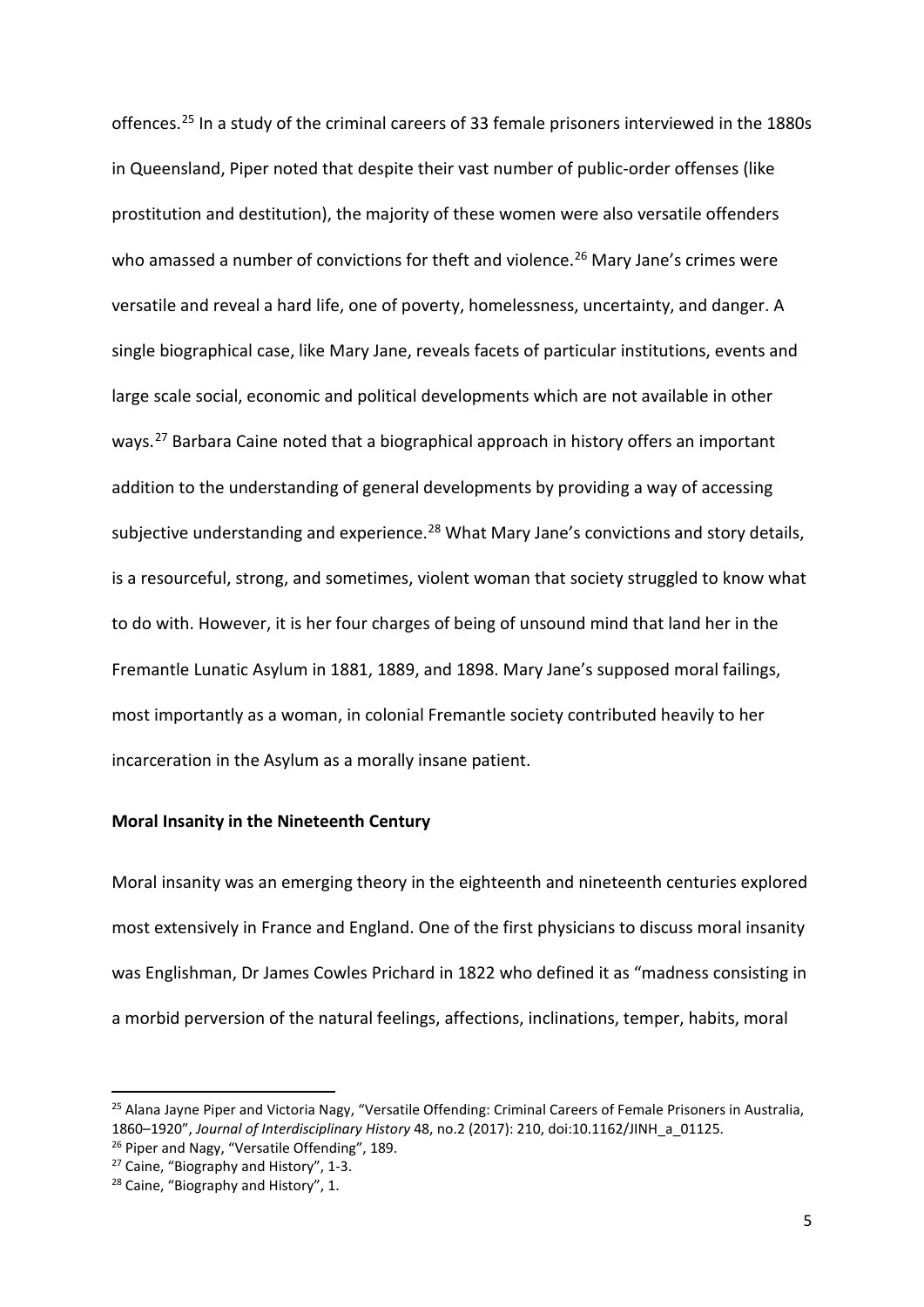dispositions, and natural impulses, without any remarkable disorder or defect of the intellect or knowing and reasoning faculties, and particularly without any insane illusion or hallucination".<sup>[29](#page-7-0)</sup> Prichard writes that the symptoms included a "morbid depression and excitement" and an "unusual prevalence of angry and malicious feelings, which arise without provocation or any of the ordinary incitements".<sup>[30](#page-7-1)</sup> Dr John Kitching wrote in 1857:

When disease invades the general structure of the brain, all the faculties, mental, moral, and instinctive, succumb to the devastating plague. With the inability to reason and to judge, the faculty of distinguishing right from wrong may be lessened or destroyed; the nicety of moral perception may be obscured, the control of emotions and the instincts may be more or less lost, and the whole physical life enervated[.31](#page-7-2)

The emphasis on insanity weakening morality in the nineteenth century allowed the definition of moral insanity to be stretched to include almost any kind of behaviour regarded as abnormal or disruptive by community standards.<sup>[32](#page-7-3)</sup> Elaine Showalter argues that traditional categories of madness like mania, dementia, and melancholia, were in some cases thought to be brought on by moral causes.<sup>33</sup> Moral causes were defined by most doctors as strong emotions and psychological stresses that had reduced the system rendering it less capable of enduring fatigue and thus depressing the patient; for some moral causes also referred to social causes, especially poverty.<sup>[34](#page-7-5)</sup> Showalter writes that Victorian doctors believed that in most cases insanity was preventable if individuals were

<span id="page-7-0"></span><sup>29</sup> James Cowles Prichard, *A Treatise on Insanity and Other Disorders Affecting the Mind* (London: Sherwood, Gilbert, and Piper, [1822]1835), 6; Dr James Cowles Prichard (1786-1848) English physician and entomologist was a senior physician at Bristol Infirmary.

<span id="page-7-1"></span><sup>30</sup> Prichard, *Treatise on Insanity*, 20-21.

<span id="page-7-3"></span><span id="page-7-2"></span><sup>&</sup>lt;sup>31</sup> John Kitching, *The Principles of Moral Insanity Familiarly Explained in a Lecture* (York: William Simpson, 1857), 23; Dr John Kitching was the third Superintendent of the Friends' Retreat in York from 1849-1874. <sup>32</sup> Elaine Showalter, *The Female Malady: Women, Madness and English Culture 1830-1980* (London: Virago Press, 1987), 29.

<span id="page-7-4"></span><sup>33</sup> Showalter, *Female Malady*, 29.

<span id="page-7-5"></span><sup>34</sup> Showalter, *Female Malady*, 29.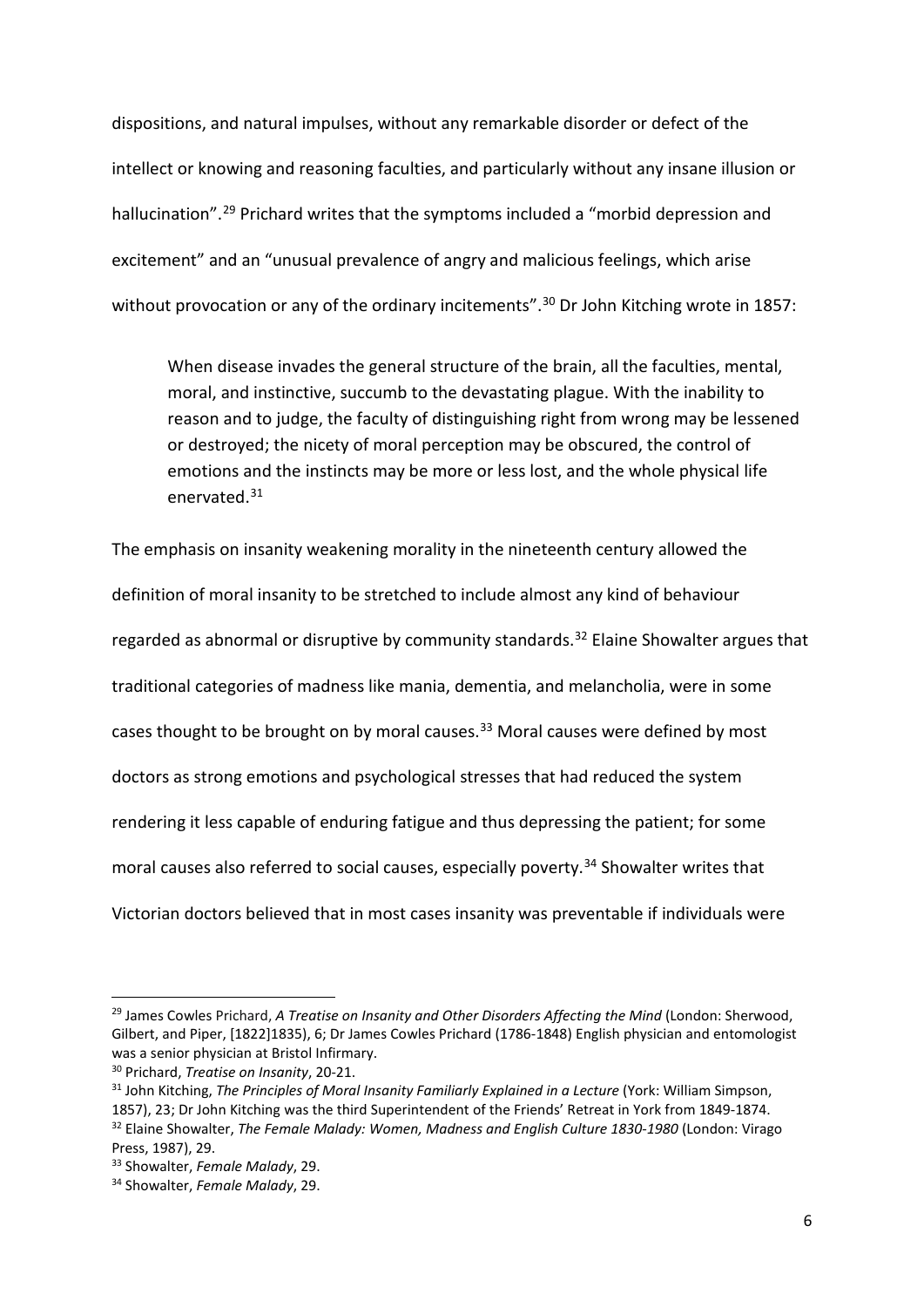prepared to use their willpower to fight off mental disorder and avoid excess; mental health was achieved through a life of moderation and energetic exercise of will.<sup>35</sup> Michel Foucault notes that asylums, institutions of morality were established in which an astonishing synthesis of moral obligation and civil law was affected, therefore moral error had assumed the aspect of a transgression against the written or unwritten laws of the community.<sup>[36](#page-8-1)</sup>

# **Moral Treatment in the Colonies**

The Fremantle Lunatic Asylum, established in 1865, was influenced by the theories and practices evolving in Britain and Europe.<sup>[37](#page-8-2)</sup> Although geographically remote from Britain the Australian colonial administration stemmed from England and the patterns of institutional care across the country paralleled those in the motherland during the colonial era.<sup>[38](#page-8-3)</sup> The most prominent of these was the theory of moral insanity and moral treatment: as Stephen Garton argues, mid-nineteenth century psychological medicine in Australia was shaped by the evangelical ideas of moral therapy.<sup>[39](#page-8-4)</sup> Showalter writes that moral treatment looked to abolish restraint; replacing physical coercion, fear and force with paternal surveillance and religious ideals.[40](#page-8-5) The Fremantle Lunatic Asylum looked to institute these theories in their patient care; Medical Superintendent Dr Henry Calvert Barnett wrote in 1872 a list of rules for the Asylum Attendants which focused on "Gentleness, Firmness, Truthfulness" and

<span id="page-8-0"></span><sup>35</sup> Showalter, *Female Malady*, 30.

<span id="page-8-1"></span><sup>36</sup> Michel Foucault, *Madness and Civilization: A History of Insanity in the Age of Reason*, trans. Richard Howard (Oxen: Routledge, 2005), 56.<br><sup>37</sup> Bronwyn Harman, "Out of Mind, Out of Sight: Women Incarcerated as Insane in Western Australia 1858-

<span id="page-8-2"></span><sup>1908&</sup>quot; (PhD thesis; University of Western Australia, 1993), 21.

<span id="page-8-4"></span><span id="page-8-3"></span><sup>&</sup>lt;sup>38</sup> Kenneth C. Kirkby, "History of Psychiatry in Australia, pre-1960," History of Psychiatry 10, no. 38 (1999): 192.<br><sup>39</sup> Stephen Garton, "Asylum Histories: Reconsidering Australia's Lunatic Past," In Madness in Australia

*Histories, Heritage and the Asylum*, ed. Catharine Coleborne and Dolly MacKinnon (St Lucia: University of Queensland Press, 2003), 18.

<span id="page-8-5"></span><sup>40</sup> Showalter, *Female Malady*, 8.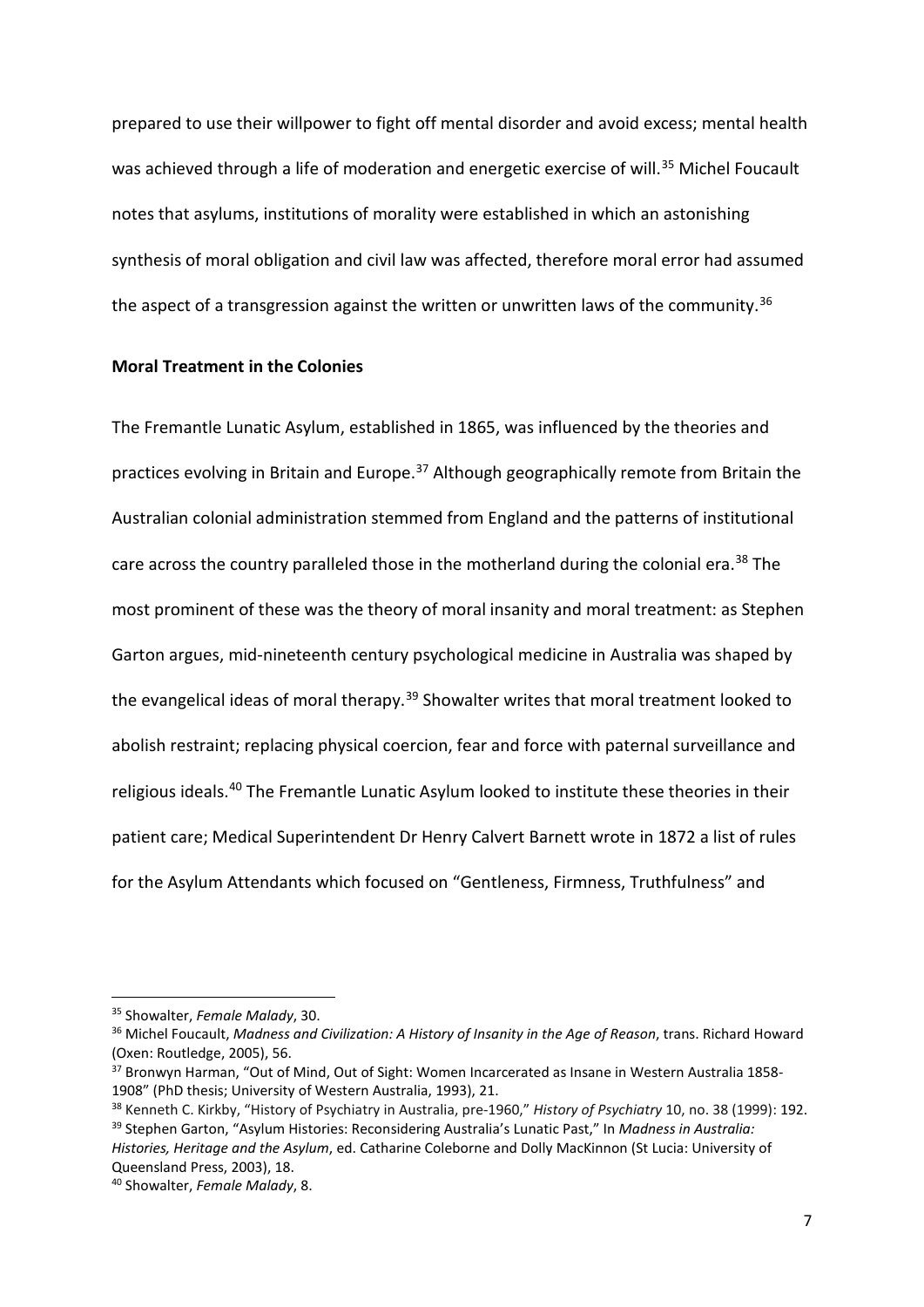encouraged occupation and entertainment for the patients.<sup>[41](#page-9-0)</sup> Although moral treatment principles were enacted across most Australian asylums, restraint remained an active part of the treatment in the colonies, which had its origins in the emphasis on punishment and containment of convicts.[42](#page-9-1) This practice was used in Fremantle as seen in Mary Jane's case when in 1881 she was secluded and placed in physical restraints.<sup>[43](#page-9-2)</sup> However, moral treatment physicians preferred seclusion to restraint on both moral and medical grounds.<sup>[44](#page-9-3)</sup> As documented in the registers and case books, the Fremantle Asylum did implement the use of seclusion and mechanical restraint which was used on both men and women and the practice continued well into the twentieth century. [45](#page-9-4) However, Garton notes that the new humanist attitudes developing in the late nineteenth century influenced a struggle in Australian colonies for improved conditions and the development of laws regarding committal; these reforms were often undermined by government neglect but were the basis for efforts and gradual improvements and conditions.[46](#page-9-5) Dr Barnett had pleaded with the colonial government for years to improve the conditions in Fremantle and when he wrote his 1896 report his frustration was evident: "alas the year 1897 is now with us and nothing

<span id="page-9-1"></span><sup>42</sup> Kirkby, "History of Psychiatry in Australia," 193 & 199.

 $\overline{\phantom{a}}$ 

<span id="page-9-0"></span><sup>41</sup> Henry Calvert Barnett, *Rules for the Guidance of Attendants, Fremantle Lunatic Asylum, 1872*. Lunatics (Folios 12-106). SROWA. AU WA S2941- cons36, item 721; Dr Barnett (1832-1897) was the Medical Superintendent for the Fremantle Lunatic Asylum 1872-1897 when he died of an accidental overdose of sulphonal. He constantly asked the government to provided better conditions for the patients and did his best, with the resources he had, to bring moral therapy to Fremantle.

<span id="page-9-2"></span><sup>43</sup> *Case Book Female Patients*, 1878-1897, SROWA, Folio 57, 18 February 1881.

<span id="page-9-3"></span><sup>44</sup> Nancy Tomes, "The Great Restraint Controversy: A Comparative Perspective on Anglo-American Psychiatry in the Nineteenth Century," in *The Anatomy of Madness: Essays in the History of Psychiatry*, *Vol III: The Asylum and its Psychiatry*, eds. William F. Bynum, Roy Porter and Michael Shepherd, (London: Routledge, 2004), 198. <sup>45</sup> Harman, "Out of Mind, Out of Sight", 111.

<span id="page-9-5"></span><span id="page-9-4"></span><sup>46</sup> Stephen Garton, *Medicine and Madness: A Social History of Insanity in New South Wales, 1800-1940* (Sydney: University of New South Wales Press, 1988), 3.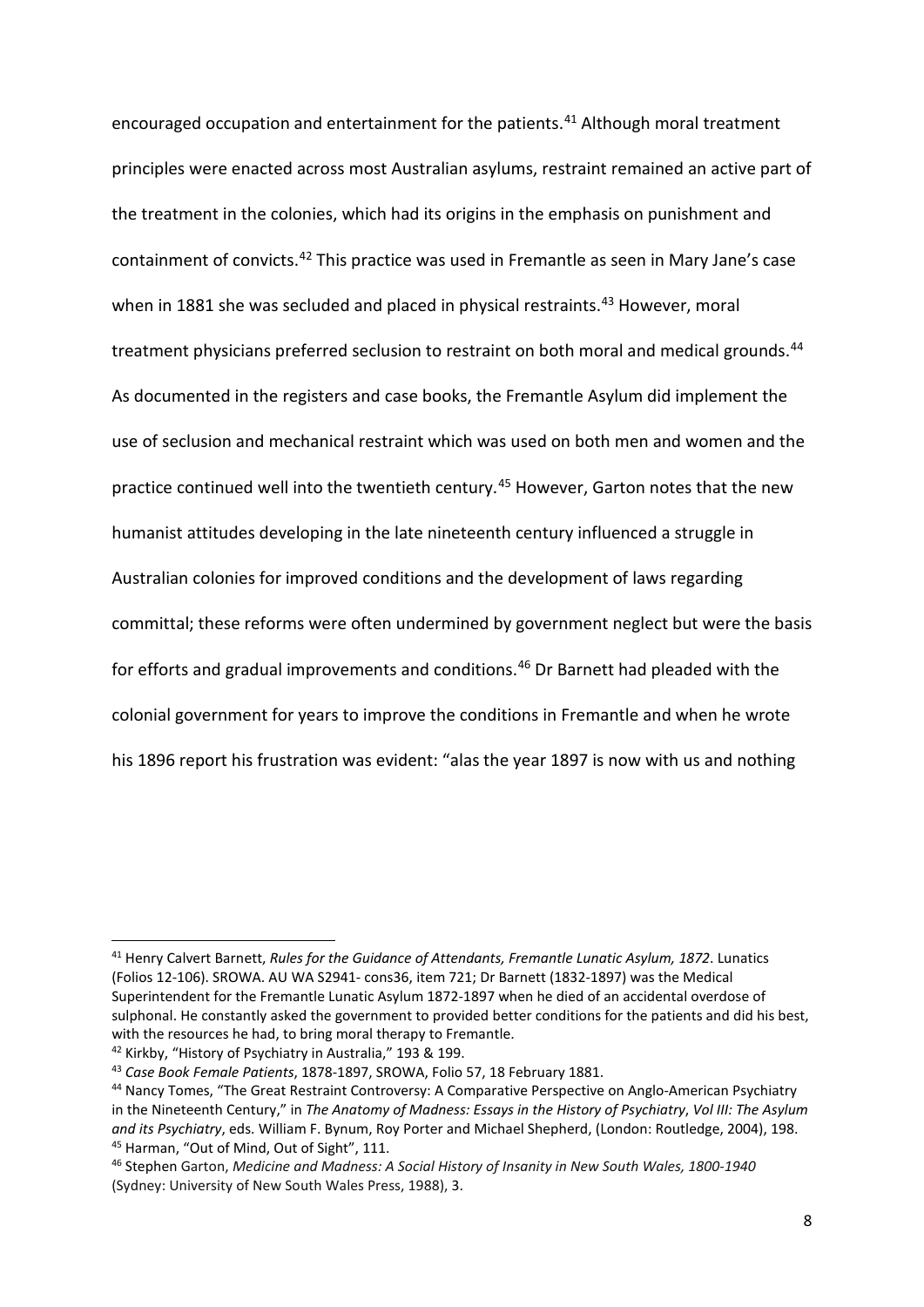has been done". [47](#page-10-0) Barnett's requests were eventually accepted and the slow process to establish better facilities came after the 1900 Report into conditions at the Asylum.<sup>[48](#page-10-1)</sup>

However, Catharine Coleborne and Dolly MacKinnon write that asylums in Australia had a history of being used by members of society as a place to control deviant behaviour or different identities.<sup>[49](#page-10-2)</sup> In Fremantle, conformity to social customs was important and as such madness was defined as deviation from moral behaviour: moral insanity was thus related to socially inappropriate behaviour and emotions. This attitude regarding abnormal behaviour was reflected in Fremantle, Bronwyn Harman notes the Asylum was used as a "dumping ground" for women who were disruptive in the family and in the community.[50](#page-10-3)

#### **The Labelling of Deviance**

The labelling of people with words, for example criminal, deviant, drunk, prostitute, could have further social impacts as the "labeling theory" dictates. Labeling theory is built around three themes: a view of crime and deviance as "relative", a focus on how power and conflict shape society, and the importance of self-concept.<sup>[51](#page-10-4)</sup> The general position is that "deviance" is not inherently evil, bad, or criminal; therefore, whether acts are considered deviant depends on the society in which they happen, the historical context, and the circumstances of the behaviour; the crucial dimension is the societal reaction to the act, not the act itself.<sup>[52](#page-10-5)</sup>

 $\overline{\phantom{a}}$ 

<span id="page-10-0"></span><sup>47</sup> Henry Calvert Barnett, *Report on Fremantle Asylum for 1896, Superintending Medical Officer*. SROWA, AU WA S675, Cons 527 1897/0298.

<span id="page-10-1"></span><sup>48</sup> Jane Hall, *May They Rest in Peace: The History and Ghosts of the Fremantle Asylum* (Carlisle, WA: Hesperian Press, 2013), 29; *Report of the Select Committee of the Legislative Assembly, Appointed to Inquire into the Conditions of the Fremantle and Whitby Falls Lunatic Asylums.*

<span id="page-10-2"></span><sup>49</sup> Catharine Coleborne and Dolly MacKinnon, eds., *"Madness" in Australia: Histories, Heritage, and the Asylum* (St Lucia: University of Queensland Press, 2003), 6.<br><sup>50</sup> Harman, "Out of Mind, Out of Sight", 48.

<span id="page-10-3"></span>

<span id="page-10-4"></span><sup>51</sup> Gennaro F. Vito and Jeffrey R. Maahs, eds., *Criminology: Theory, Research and Policy*, 4th ed. (Burlington, MA: Jones and Bartlett Learning, 2017), 158. 52 Vito and Maahs, *Criminology*, 158.

<span id="page-10-5"></span>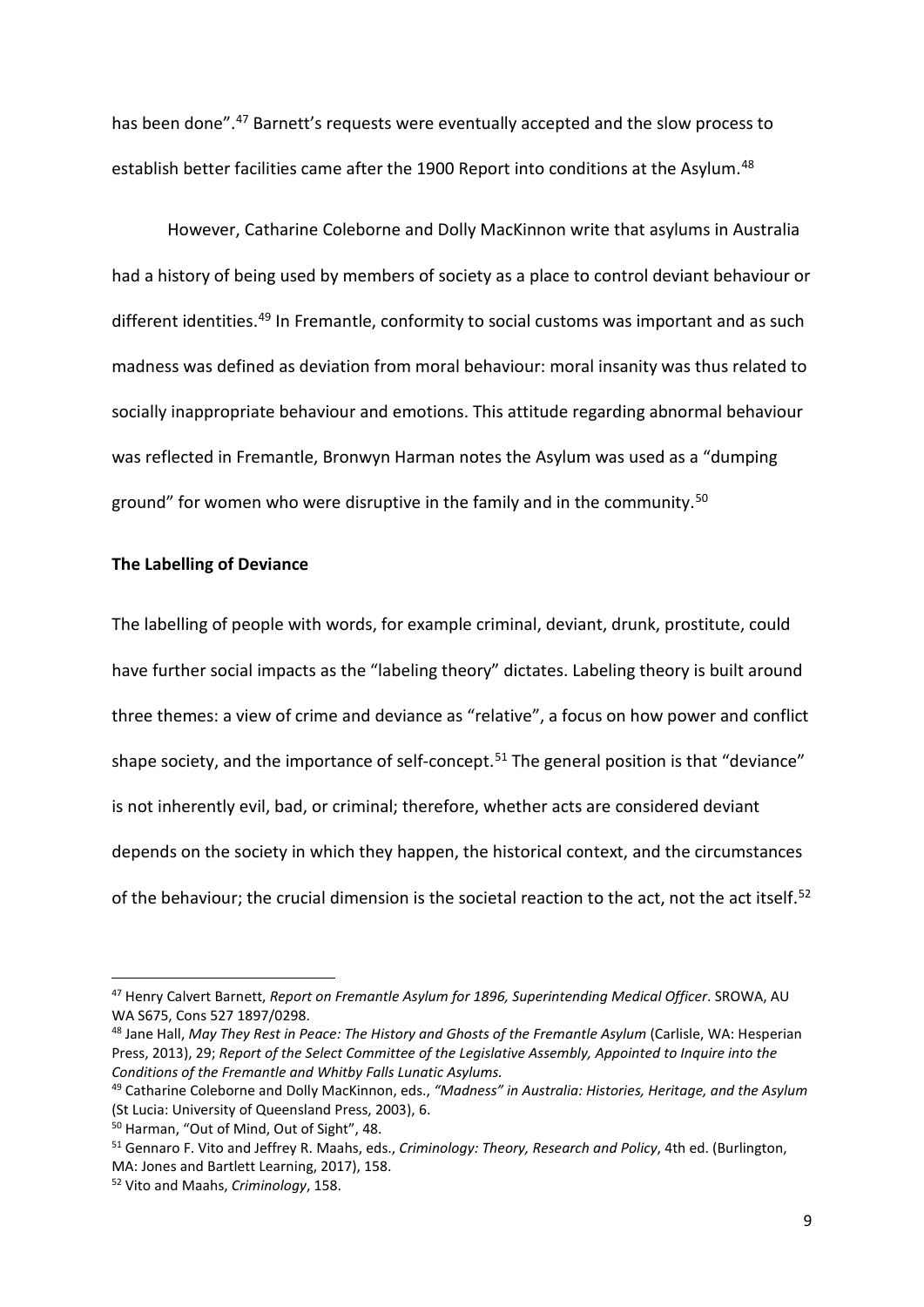Labeling also emphasises the influence of powerful groups in society to both define and react to deviant behaviour. Those in power will define and enforce laws that benefit themselves to the detriment of those who are less powerful; such as the criminalisation of certain forms of behaviour that they view as evil or morally wrong.<sup>[53](#page-11-0)</sup> The third aspect is part of the general theory of symbolic interactions; people communicate through gestures, signs, words, and images that stand for, or represent other things (symbols), therefore a single word (label) may contain a whole set of meanings.<sup>[54](#page-11-1)</sup> These exchanges of symbols help people understand and define themselves, in other words people interpret symbolic gestures from others and incorporate them into their self-image.<sup>[55](#page-11-2)</sup> Based on others' responses to the self as a social object, we come to see ourselves as we think others see us.[56](#page-11-3) Reza Barmaki affirms that labeling is a process of identification, judgement and punishment of the deviant which then results in the formation of a deviant identity which would in turn cause further delinquency on their part.<sup>57</sup>

The label of criminality itself can lead to victimisation as there is an overlap between criminal offending and crime victimisation; offenders are more likely than non-offenders to be victims, and victims are more likely than non-victims to be offenders.<sup>[58](#page-11-5)</sup> Jennings, Piquero and Reingle in their study note that since the 1950s the overlap between crime and victims has been examined; in 1958 Marvin Wolfgang found that people who were involved in

<span id="page-11-0"></span><sup>53</sup> Vito and Maahs, *Criminology*, 159. 54 Vito and Maahs, *Criminology*, 159-160.

<span id="page-11-2"></span><span id="page-11-1"></span><sup>55</sup> Vito and Maahs, *Criminology*, 159-160.

<span id="page-11-3"></span><sup>56</sup> Fred E. Markowitz, "Labeling Theory and Mental Illness," in *Labeling Theory: Empiricial Tests: Advances in Criminological Theory, vol 18*, eds. David P. Farrington and Joseph Murray (New Jersey: Transaction Publishers, 2014), 46.<br><sup>57</sup> Reza Barmaki, "On the Origin of "Labeling" Theory in Criminology: Frank Tannenbaum and the Chicago

<span id="page-11-5"></span><span id="page-11-4"></span>School of Sociology," *Deviant Behaviour, Taylor and Francis* (2017): 1. doi: 10.1080/01639625.2017.1420491. <sup>58</sup> Horst Entorf, "Criminal Victims, Victimized Criminals, or Both? A Deeper Look at the Victim-Offender Overlap" (discussion paper 7686 for IZA: Institute for the Study of Labor, Bonn, October 2013).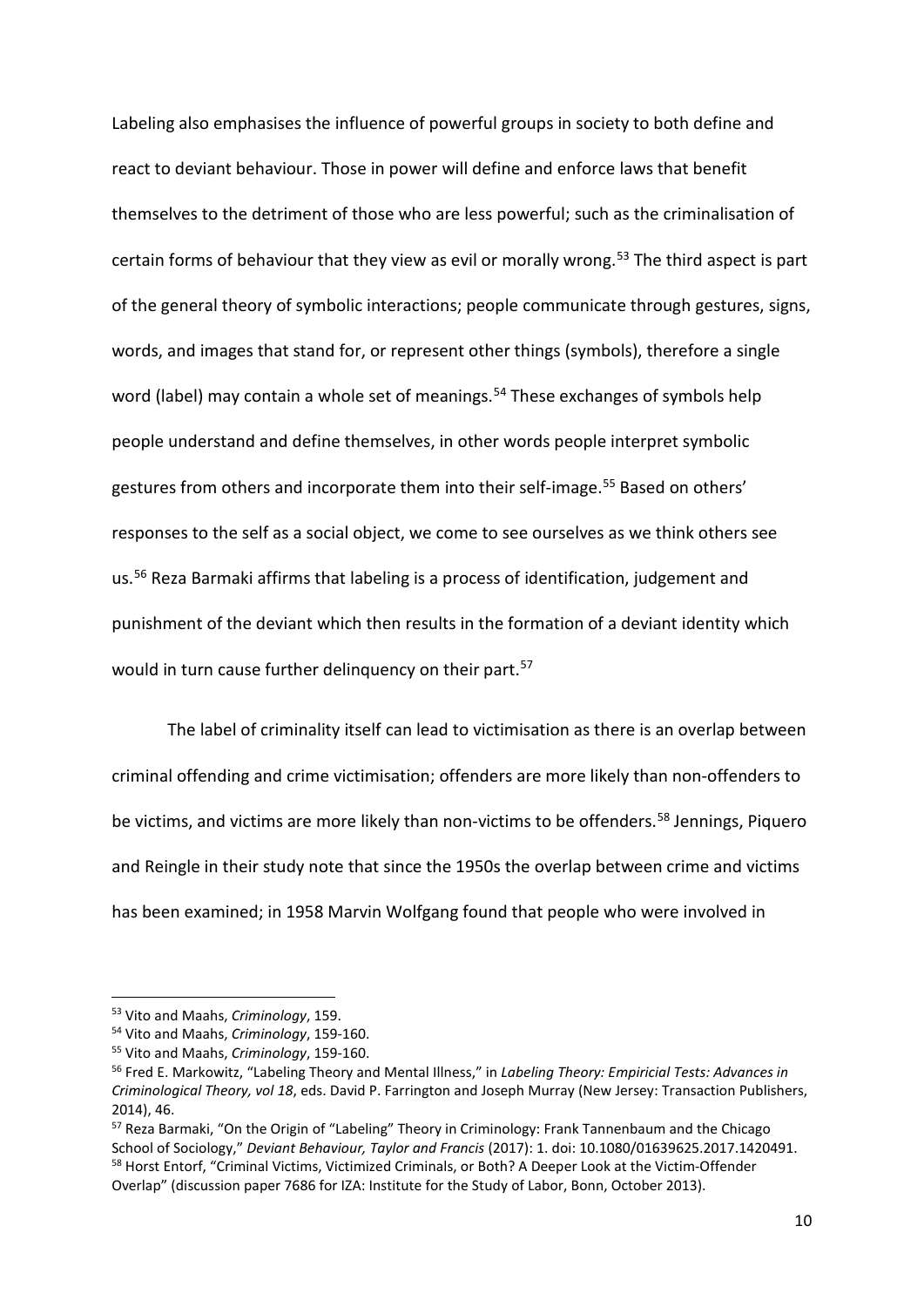minor crimes would be more likely to become victims of more serious crimes. [59](#page-12-0) In 1983 Jan Van Dijk and Carl Steinmetiz argued that victimisation (becoming a victim of crime) weakened normative values and therefore resulted in subsequent offending.<sup>[60](#page-12-1)</sup> This can be seen in Mary Jane's case as she is caught in a system of criminal labels and incarceration.

Naturally both men and women engaged in criminal and publicly unacceptable behaviour; however, it was women who were seen to be the moral influence of the family, and therefore their behaviour needed to be beyond reproach. Piper argues that in the late nineteenth century criminality was seen as a moral contagion communicated, often deliberately and maliciously, by bad company or corrupt family members.<sup>[61](#page-12-2)</sup> For women, in particular, moral contamination was often seen as the reason for female crime and prostitution.[62](#page-12-3) Julie Kimber notes that these deviant women were labelled fallen, vile, and corrupting of the moral fabric of society; male deviants, equally despised, were perceived of more as a threat to physical safety and industrial order, not morality.<sup>63</sup>

For women, the term "deviancy" refers to the processes through which women's behaviours have been viewed as outside of accepted social parameters, behaviours unlikely to command honour, respect, and social status; this includes behaviours that are considered criminal and those not illegal but which placed some women on the margins of the

 $\overline{\phantom{a}}$ 

<span id="page-12-0"></span><sup>&</sup>lt;sup>59</sup> Wesley G. Jennings, Alex R. Piquero and Jennifer M. Reingle, "On the Overlap between Victimization and Offending: A Review of the Literature," *Aggression and Violent Behaviour* 17 (2012): 22. doi: 10.1016/j.avb.2011.09.003; Marvin Wolfgang, *Patterns in Criminal Homicide* (Oxford: University of Pennsylvania Press, 1958).

<span id="page-12-1"></span><sup>60</sup> Jennings, Piquero and Reingle, "On the Overlap", 22; Jan J. Van Diijk and Carl H. Steinmetz, "Victimization Surveys: Beyond Measuring the Volume of Crime," Victimology 8 (1983): 291-309.

<span id="page-12-2"></span><sup>&</sup>lt;sup>61</sup> Alana Jayne Piper, "'Woman's Special Enemy': Female Enmity in Criminal Discourse during the Long Nineteenth Century," *Journal of Social History* 49, no. 3 (2016): 672, doi: 10.1093/jsh/shv049. <sup>62</sup> Piper, "Woman's Special Enemy," 673.<br><sup>63</sup> Julie Kimber, "'A Nuisance to the Community': Policing the Vagrant Woman," *Journal of Australian Studies* 

<span id="page-12-4"></span><span id="page-12-3"></span><sup>34,</sup> no. 3, (2010): 280, doi: 10.1080/14443058.2010.498092.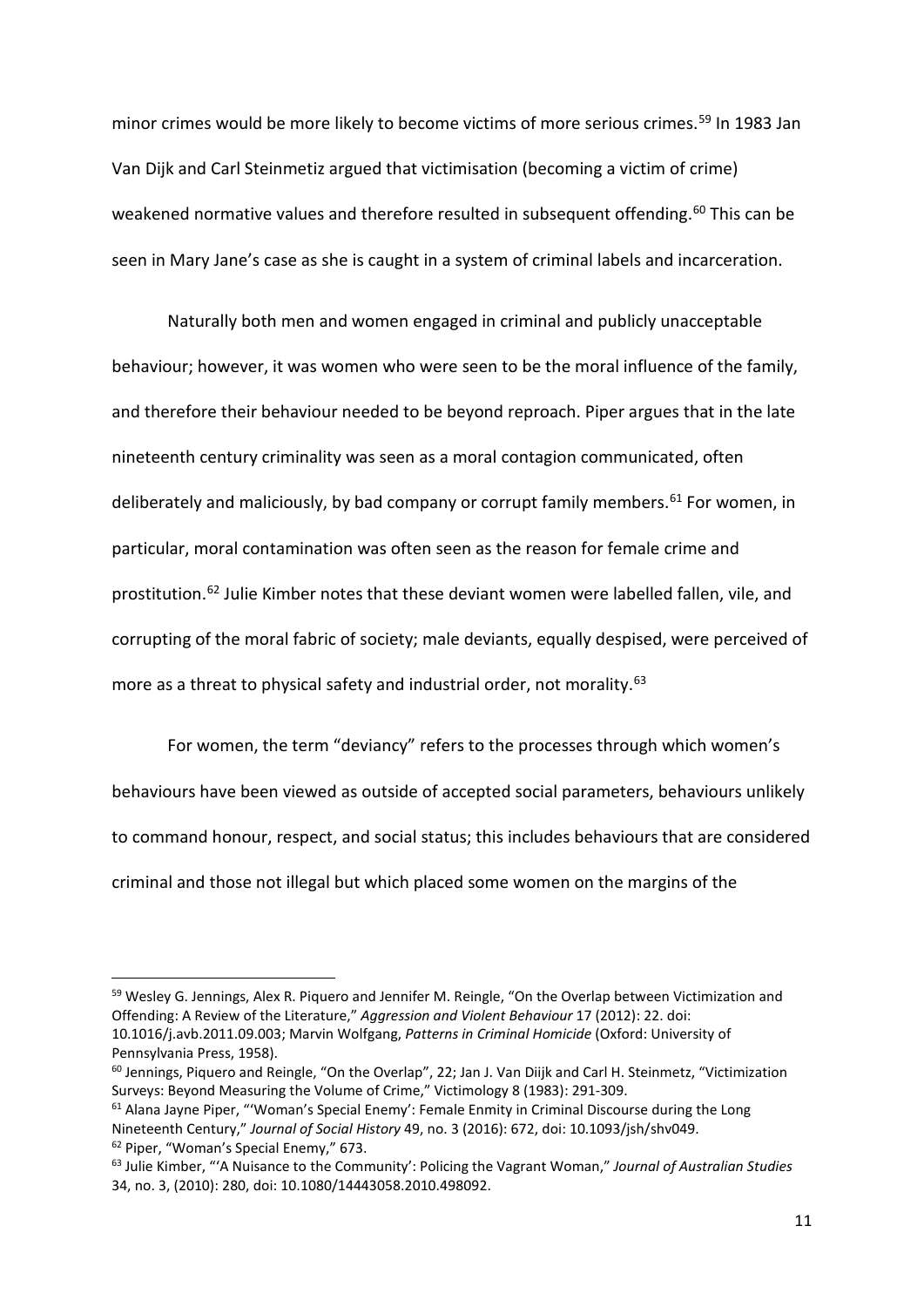community.[64](#page-13-0) Shani D'Cruze and Louise Jackson argue that perceptions of appropriate gender roles have meant that women's sexuality in particular has often been an area of anxiety in relation to constructions of deviancy.<sup>[65](#page-13-1)</sup> Therefore women's deviance and offending has tended to be viewed not merely as unusual, but as "doubly deviant" in that it contradicts gendered assumptions about caring femininity as well as threatening broader social norms through the act of law-breaking or transgressing social boundaries.<sup>[66](#page-13-2)</sup> Leigh Straw notes that female offenders experienced a double punishment whereby, based on the stereotype of the bad woman, social transgressions overlapped with gender transgressions to marginalise women more than men outside the judicial system.<sup>[67](#page-13-3)</sup> Marisa Silvestri and Chris Crowther-Dowey agree, arguing that social anxiety about the deviancy of girls and their transgression of the legal, social, and moral order manifested into five persistent cultural myths about the female offender: firstly, that she is not violent; that she more likely to be mad than bad; that she is a liar and deceiver; that through her sexuality she is both dangerous and risky; and lastly, that she is in need of both care and control.<sup>[68](#page-13-4)</sup> This can be seen in the treatment of deviant women, like Mary Jane Hayes.

# **Tainted Women: Alcohol and Prostitution in the Nineteenth Century**

Mary Jane was both a drunk and a prostitute, two of the worst labels a woman in nineteenth century Fremantle could be branded with. Respectable women's lives were ruled by social constructs regarding behaviour, work, and marriage. The nineteenth century

<span id="page-13-0"></span><sup>64</sup> Shani D'Cruze and Louise A. Jackson, *Women, Crime and Justice in England since 1660* (Hampshire: Palgrave Macmillan, 2009), 2.

<span id="page-13-1"></span><sup>65</sup> D'Cruze and Jackson, *Women, Crime and Justice*, 29.

<span id="page-13-2"></span><sup>66</sup> D'Cruze and Jackson, *Women, Crime and Justice*, 15.

<span id="page-13-3"></span><sup>67</sup> Leigh Straw, "'The Worst Female Character': Criminal Underclass Women in Perth and Fremantle, 1900- 1939," *Journal of Australian Studies* 37, no. 2 (2013): 208. doi: 10.1080/14443058.2013.782061.

<span id="page-13-4"></span><sup>68</sup> Marisa Silvestri and Chris Crowther-Dowey, *Gender and Crime: A Human Rights Approach*, 2nd ed., (London: Sage Publications, 2016), 45.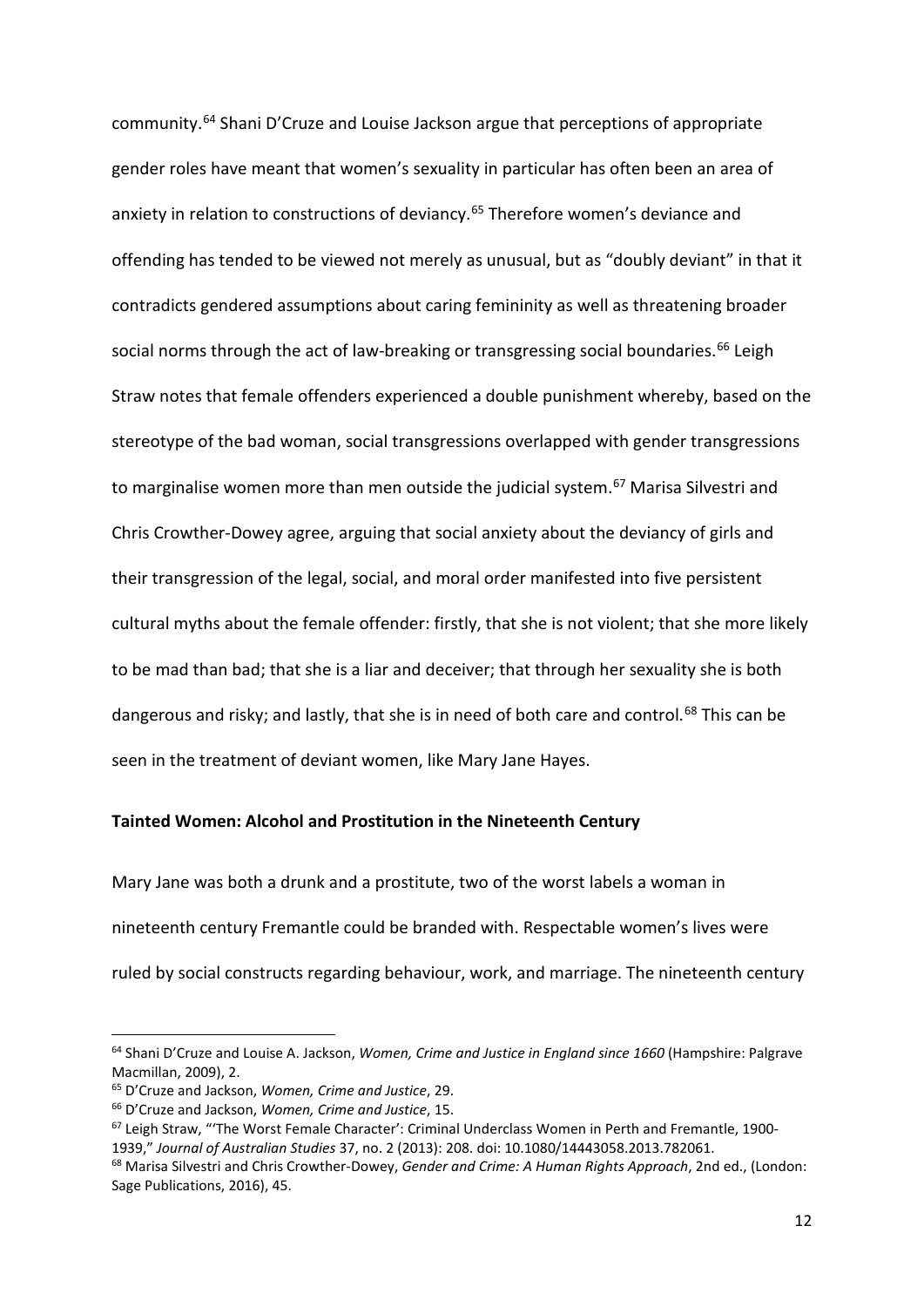Australian dominant feminine ideal was imported from Britain and the artificial social construct placed women in the private sphere of their own home and family, removed from what was then considered the taint of the public arena.<sup>[69](#page-14-0)</sup> Of course women's experiences varied, as working-class women were employed outside of the home. However, in colonial Australia women were assisted to migrate with a view to entering paid domestic service: Gothard suggests that over the space of half a century, colonial societies absorbed over ninety-thousand domestic servants.<sup>[70](#page-14-1)</sup> Therefore domestic service would have been the dominant employment opportunity for working class women. The prevailing ideology, that a woman's primary function was to care for her husband and family, was reaffirmed in all aspects: Sarah Stickney Ellis wrote in 1843 that "the love of woman appears to have been created solely to minister; that of man, to be ministered unto".<sup>[71](#page-14-2)</sup> Therefore anything outside the confines of "good" behaviour would be grounds for punishment; public indecency, drinking alcohol, and engaging in prostitution were morally repugnant.

It was believed that drunkenness reduced a woman's capacity to manage and further the family's material and spiritual interests: a drunken woman would not be capable of attending to her children and her husband, and most importantly would be incapable of setting a good moral example.<sup>[72](#page-14-3)</sup> Prostitution in the nineteenth century was the "Great Social Evil" and Victorians feared it would pollute respectable society, wreck marriages, break up the family home and destroy the very fabric of the nation.<sup>[73](#page-14-4)</sup> The dominant view held by

<span id="page-14-0"></span><sup>69</sup> Anita Selzer, *Governors' Wives in Colonial Australia* (Canberra: National Library of Australia, 2002), 8. 70 Gothard, *Blue China*, ix.

<span id="page-14-1"></span>

<span id="page-14-2"></span><sup>71</sup> Sarah Stickney Ellis, *The Wives of England, their Relative Duties, Domestic Influence, and Social Obligations* (London: Fisher, 1843), 76.<br><sup>72</sup> Ben Killingsworth, ""Drinking Stories" from a Playgroup: Alcohol in the Lives of Middle-class Mothers in

<span id="page-14-3"></span>Australia," *Ethnography* 7 (2006): 357. 73 Drew D. Gray, *London's Shadows: The Dark Side of the Victorian City* (London: Bloomsbury Publishing, 2010),

<span id="page-14-4"></span><sup>149.</sup>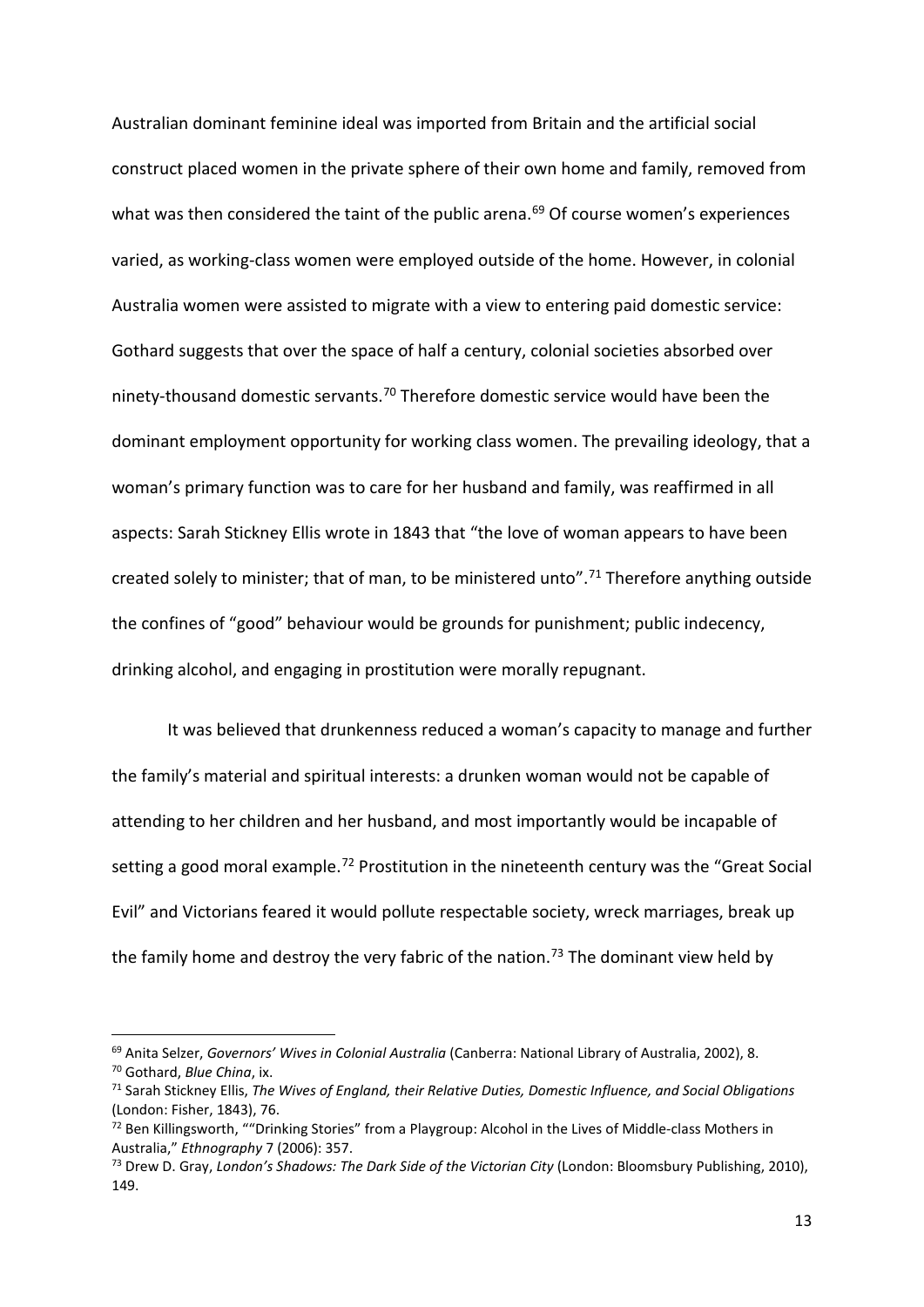Australian society was that women engaged in prostitution due to defects of character or addiction to alcohol, not because they had no alternatives.<sup>74</sup> Elaine McKewon notes that prostitution itself is not illegal in Western Australia, however, prostitution-related activities, such as soliciting and keeping a premises for the purpose of prostitution, were criminal offences under the WA Police Act 1892.<sup>[75](#page-15-1)</sup> Police used containment policies to enforce unofficial restrictions to the areas prostitutes could solicit, or arrested women on other related charges like idle and disorderly, vagrancy, and drunkenness.<sup>[76](#page-15-2)</sup> Straw writes that women committing offences against good order presented authorities with a challenge as to how best control them: Reformatories, Homes, prisons and the Asylum came to be used in an effort to reform and rescue womanhood well into the twentieth century.<sup>[77](#page-15-3)</sup> The aim of these institutions was to raise the women's sense of morality by awakening shame and a desire to repent and reform, combined with the moral treatment strategy to place them in wholesome family situations where they completed domestic tasks.<sup>[78](#page-15-4)</sup> Both drunkenness and prostitution were also grounds for insanity as women were more likely to be deemed insane for their moral failing than men were.<sup>[79](#page-15-5)</sup> Prichard wrote that "among physical causes of madness, one of the most frequent is the immoderate use of intoxicating liquors...ardent spirits are perhaps, of all, the most injurious in their effects, particularly on the lower classes". [80](#page-15-6) He also observed that prostitutes were frequent inmates at asylums, "these

<span id="page-15-1"></span><sup>75</sup> Elaine McKewon, "The Historical Geography of Prostitution in Perth, Western Australia," *Australian Geographer* 34, no. 3 (2003): 300-301, doi: 10.1080/0004918032000152393. <sup>76</sup> McKewon, "The Historical Geography of Prostitution in Perth", 300-301.

 $\overline{\phantom{a}}$ 

<span id="page-15-0"></span><sup>74</sup> Frank Bongiorno, *The Sex Lives of Australians: A History* (Collingwood: Black Inc, 2012), 45.

<span id="page-15-3"></span><span id="page-15-2"></span><sup>77</sup> Straw, *Drunks, Pests and Harlots*, 7-8.

<span id="page-15-4"></span><sup>78</sup> Raelene Frances, *Selling Sex: A Hidden History of Prostitution* (Sydney: The University of New South Wales Press, 2007), 165.

<span id="page-15-5"></span><sup>79</sup> Bronwyn Harman, "Women and Insanity: The Fremantle Asylum in Western Australia, 1858-1908." In *Sexuality and Gender in History: Selected Essays*, eds. Penelope Hetherington and Philippa Maddern (Nedlands, WA: University of Western Australia Press, 1993), 170.

<span id="page-15-6"></span><sup>80</sup> Prichard, *Treatise on Insanity*, 204.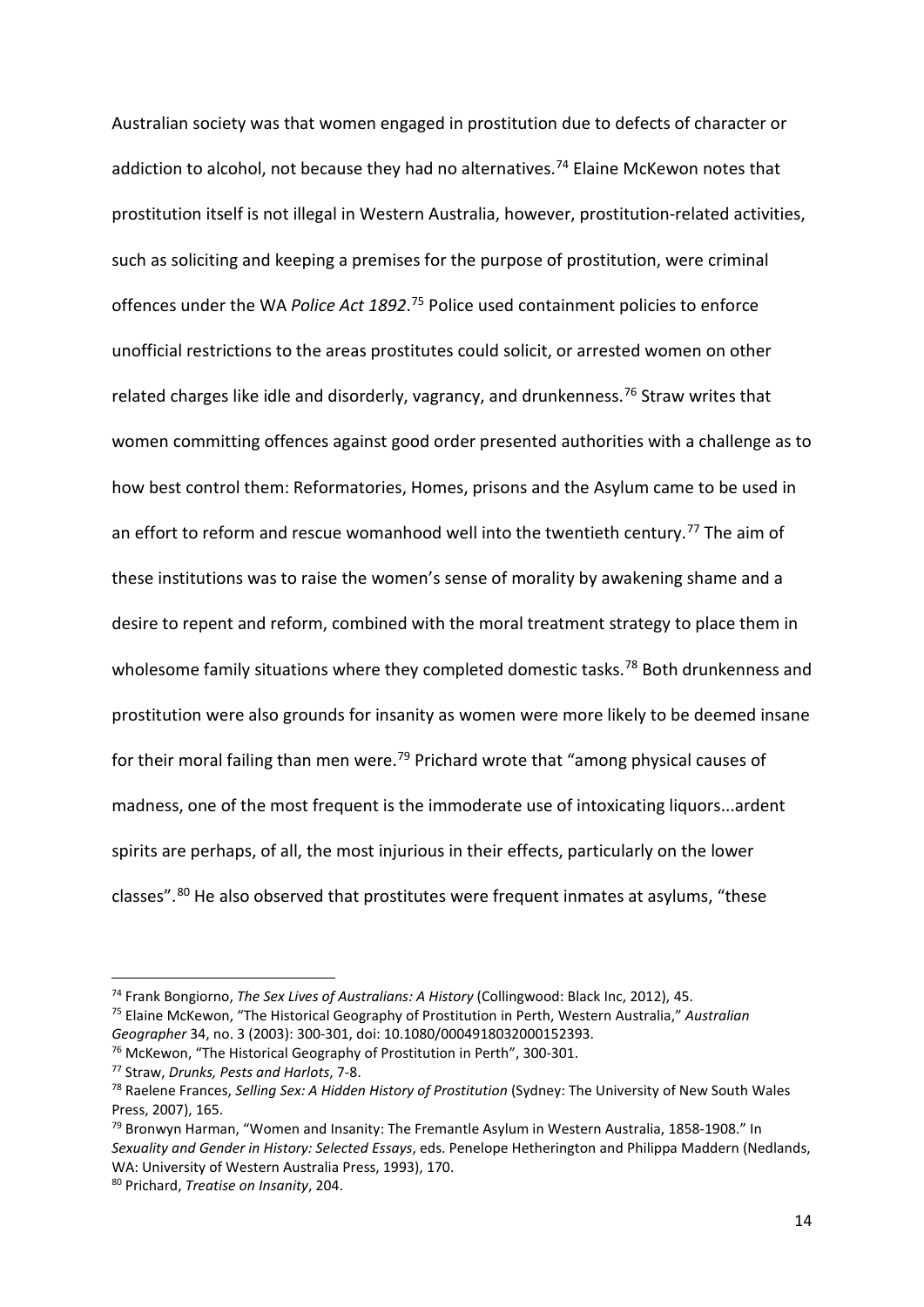unhappy creatures, after abandoning themselves to excesses of all kinds, and partly through the effect of misery and despair, fall into dementia".<sup>[81](#page-16-0)</sup> Catharine Coleborne writes that colonial mental hospitals rarely used the explicit label of "prostitute"; when the label was used it highlights not only colonial worlds of female dependency and need, but also concerns over the identities of women in social spaces.<sup>[82](#page-16-1)</sup> Deviant women, criminals, drunks, prostitutes, or any other public display of traits that contradicted ideal female behaviour, would be removed from the community and placed in institutions like the asylum or prisons with hopes of restoring some of their lost morality.

# **Alcohol, Violence, Sex, and Madness: A Criminal Career**

After her discharge in February 1881, in the time between her first two stays at the Asylum, Mary Jane had her second husband Henry Hayes arrested on 26 May 1881 for assaulting her.<sup>[83](#page-16-2)</sup> He was bound to keep the peace for six months and since he was in default of his securities he was sent to Perth Gaol.<sup>[84](#page-16-3)</sup> This not only reveals her violent home life, but that she was not afraid of engaging the authorities when she was wronged, despite the fact the offence was committed by her husband. Her bad behaviour continued across 1882-1883 as she was suspected of larceny, confined for four days after running down High Street "screaming out at the top of her voice", and sent to Perth Gaol for seven days for drunkenness.[85](#page-16-4) In April 1884 Mary Jane's aged mother Ellen Gallagher arrived from Ireland,

<span id="page-16-0"></span><sup>81</sup> Prichard, *Treatise on Insanity*, 206.

<span id="page-16-1"></span><sup>82</sup> Catharine Coleborne, "Insanity, Gender and Empire: Women Living a 'Loose Kind of Life' on the Colonial Institutional Margins, 1870-1910," *Health and History, Health and Place: Medicine, Ethnicity and Colonial* 

<span id="page-16-2"></span>*Identities 12*, no. 1 (2012): 91-92.<br><sup>83</sup> "Police Gazette," SLWA, June 1881, 91; On 31 October 1871 Mary Jane Gallagher married Charles Berry, a seaman in the Port of Fremantle; by 1878 she was noted as widowed and on 26 December 1878 married Henry Hayes, a sawyer, a drunk and ex-convict.

<span id="page-16-4"></span><span id="page-16-3"></span><sup>&</sup>lt;sup>84</sup> "Police Gazette," June 1881, 91.<br><sup>85</sup> "Police Gazette," November 1881, 196.; "Saturday December 31<sup>st</sup> 1881," *The Herald*, Fremantle WA, 31 December 1881, p. 2.; "Police Gazette," May 1882, 48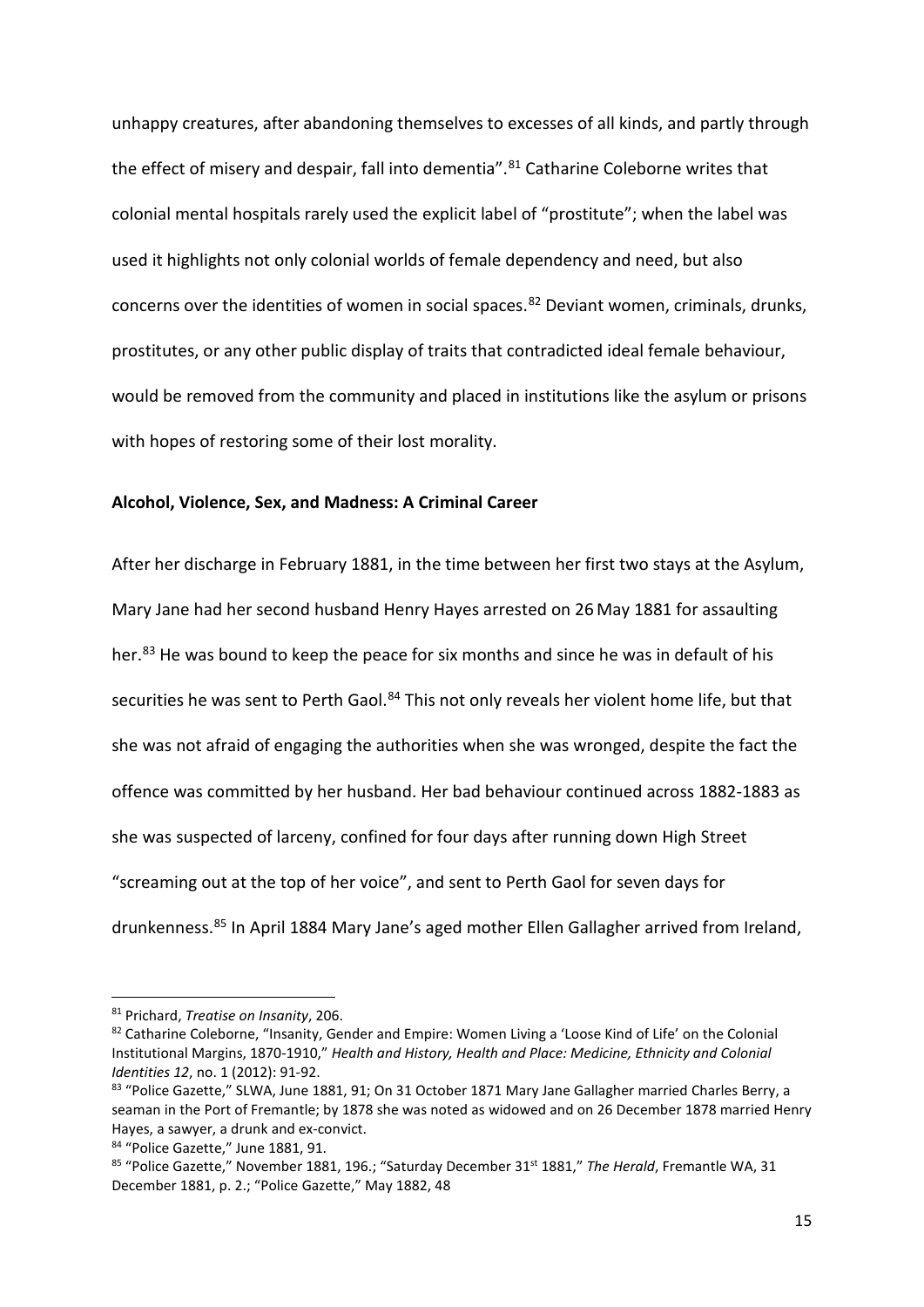via Queensland, to live with her, but upon arrival was ill-treated by Mary Jane and disapproved of her "loose" living.<sup>[86](#page-17-0)</sup> She wished to return to Ireland and applied for assistance to do so; this reaction would not be surprising from the widow of a Police Sergeant.<sup>[87](#page-17-1)</sup> The visit from her mother did nothing to discourage Mary Jane but perhaps spurred on her criminal activities as by the end of 1884 she became involved in her biggest crime for which she received the harshest sentence she had faced.

In October 1884 Mary Jane was being referred to by the local papers as "a wellknown character" and so when she was arrested in December 1884 for larceny along with three other men, it was a juicy story for Fremantle and Perth. [88](#page-17-2) On 3 December "notorious Fremantle resident" Mary Jane was charged with having been drunk but was discharged with a caution as she was about to be tried in another case for larceny along with John Waters, Dennis McCarthy and Patrick Shea.<sup>[89](#page-17-3)</sup> They were charged with feloniously stealing five one pound notes, four sovereigns, one half-sovereign, and some silver, which was the property of visiting shepherd Stephen Radford.[90](#page-17-4) It was in this case that Mary Jane's *modus operandi* was displayed again; Radford claimed:

None of the men robbed me, it was the woman (Mrs. Hayes) that robbed me; she jumped on my neck and wanted to kiss me (laughter)...I have not seen any of the money or my pouch since; McCarthy and Waters were on the right side of me when I was standing in the bar, and the woman and Shea were on the other side... the woman is the only one who interfered with me; she had taken my money two or three times before on that day; I did not say anything to her about it, because I was afraid of the men, and I did not know what the consequences would be. I was the

<span id="page-17-0"></span><sup>86</sup> Friends of Battye Library, *Bicentennial Dictionary: H*, SLWA, p. 1413; Friends of Battye Library, *Bicentennial Dictionary: G*, SLWA, p. 1141.

<span id="page-17-1"></span><sup>87</sup> *Bicentennial Dictionary: H*, p. 1413; *G*, p. 1141.

<span id="page-17-2"></span><sup>88</sup> "The Daily News," *The Daily News*, Perth WA, 23 October 1884, p. 3.

<span id="page-17-3"></span><sup>89</sup> "City Police Court," *The Daily News*, Perth WA, 5 December 1884, p. 3.; "City Police Court," *The Daily News*, Perth WA, 8 December 1884, p. 3.

<span id="page-17-4"></span><sup>90</sup> "City Police Court," *The Daily News*, Perth WA, 8 December 1884, p. 3.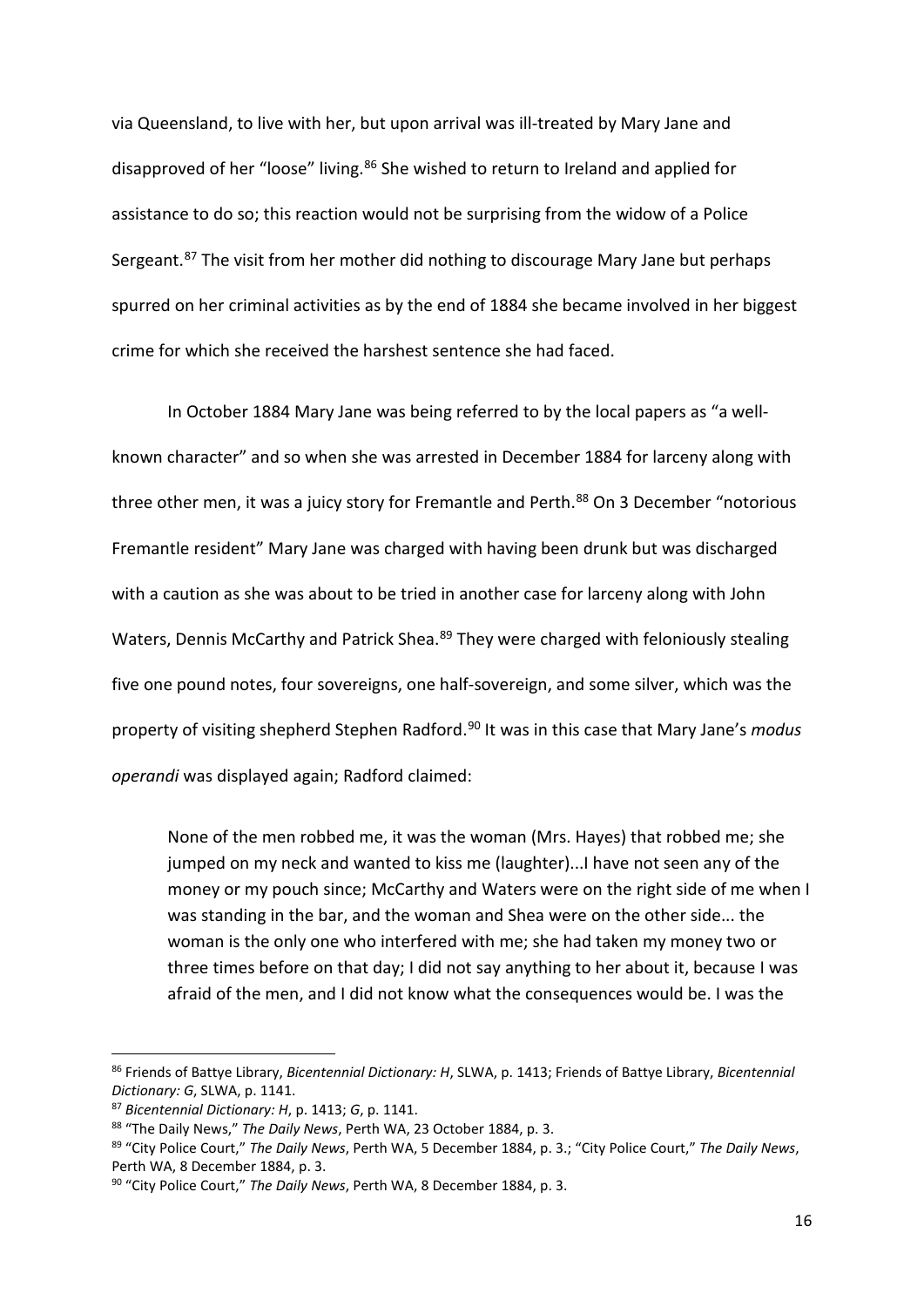worse for liquor at the time; as soon as the woman had left the bar I felt in my pocket and missed the money.<sup>[91](#page-18-0)</sup>

Mary Jane had exhibited similar tactics in 1871, targeting drunken men while soliciting and taking their money; this was the only reported instance where she used intimidation of the men around her to aid in her crime. Mary Jane's response to the accusation was: "do you remember telling me that you wanted me to go in the bush and mind your hut for you?", which implied that Radford may have employed Mary Jane's services on the evening in question.[92](#page-18-1) The trial continued into 1885 when in January further witnesses were examined one of which, a woman named Timewell, stated: "the prosecutor promised to take them both to Guildford for a holiday, and also promised to give Hayes (the female prisoner) some money, but the 'gentleman' had no money at that time to give her", "did not see the prisoner making love to the old man, but the old man made love to the 'lady' (meaning the prisoner)".<sup>[93](#page-18-2)</sup> Radford claimed he resented Mary Jane's attentions but Timewell suspected otherwise.<sup>[94](#page-18-3)</sup> It was decided by the jury that as Mary Jane was the thief, or principal in the first degree, and the others accessories, she was found guilty on the first count; Waters and Shea guilty on the second count, McCarthy was acquitted.<sup>[95](#page-18-4)</sup> Mary Jane, who had been previously convicted of a similar offence, was sentenced to five years penal servitude in Perth Gaol.<sup>[96](#page-18-5)</sup> Mary Jane's association with other criminal men resulted in a more daring

<span id="page-18-0"></span><sup>&</sup>lt;sup>91</sup> "City Police Court," 8 December 1884, p. 3.<br><sup>92</sup> "City Police Court," 8 December 1884, p. 3.

<span id="page-18-2"></span><span id="page-18-1"></span><sup>93</sup> "Supreme Court: Criminal Sittings, Larceny in a Public House," *The West Australian*, Perth WA, 17 January 1885, p. 3.

<span id="page-18-3"></span><sup>94 &</sup>quot;Supreme Court," 17 January 1885, p. 3.

<span id="page-18-4"></span><sup>95 &</sup>quot;Supreme Court," 17 January 1885, p. 3.

<span id="page-18-5"></span><sup>96 &</sup>quot;Supreme Court," 17 January 1885, p. 3; Waters, who had previously borne a good character, received six months imprisonment with hard labour. Shea, who had two previous convictions for felony, was sentenced to seven years penal servitude. McCarthy, the only prisoner represented by counsel, was released with no charge.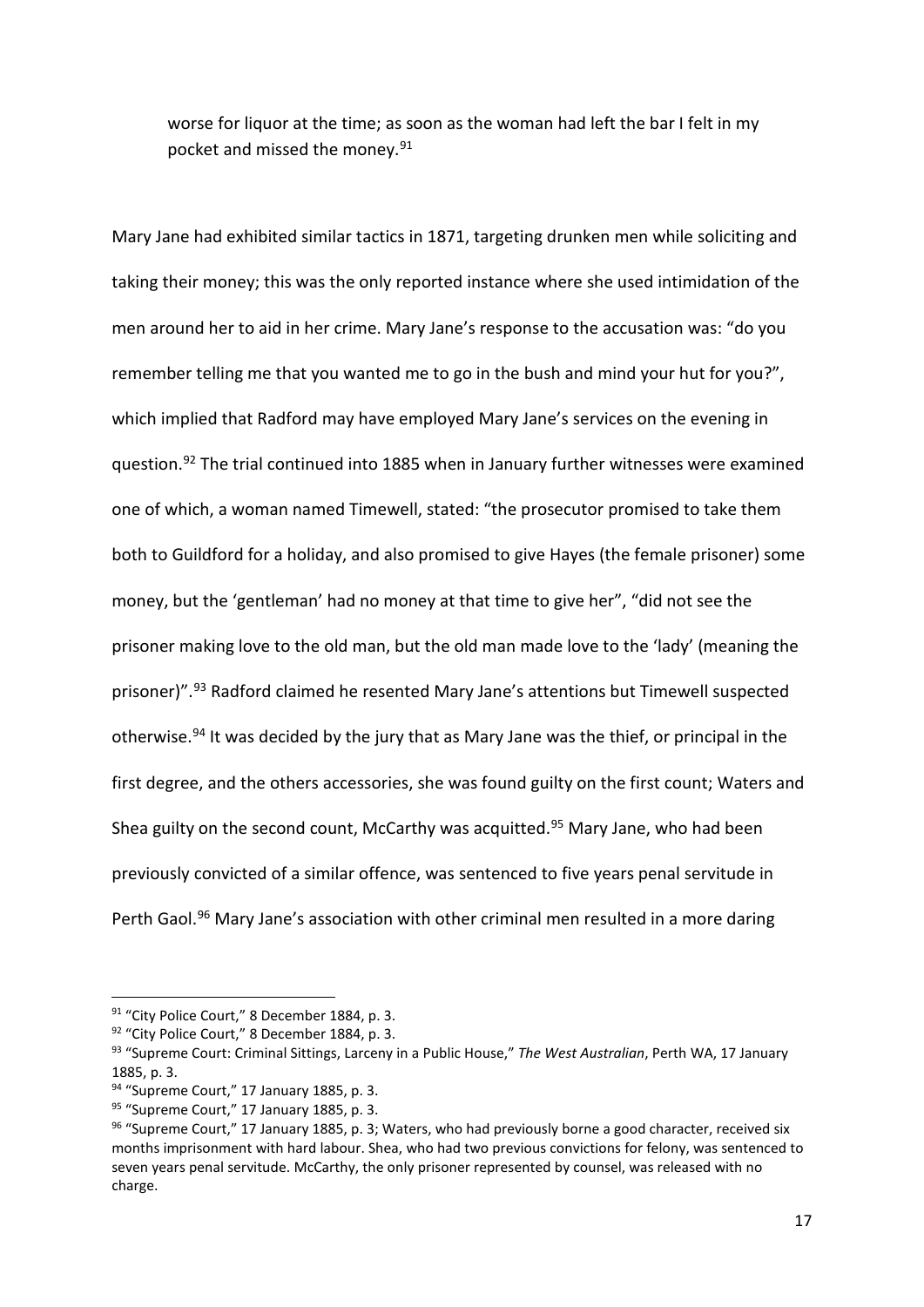crime and a harsher sentence. Criminal associations added weight to a sentence and as Piper notes, women were considered more susceptible to moral and criminal contamination.[97](#page-19-0) However, women were also represented as more potent sources of contagion which could explain her harsher sentence.<sup>[98](#page-19-1)</sup>

It is this period that reveals much of Mary Jane's complicated relationship with her daughter, Elizabeth Smith. In June 1886 Elizabeth petitioned the Governor of Western Australia, F.N. Broome, for the early release of her mother.<sup>[99](#page-19-2)</sup> The petition stated that Mrs Hayes was "subject to fits of insanity" and that Elizabeth desired her mother's liberty, "removing that shame which I am bound to participate".<sup>[100](#page-19-3)</sup> Elizabeth was now able to support her mother and hoped that the two years she had already served was "justice sufficiently vindicated".<sup>[101](#page-19-4)</sup> The judge of Mary Jane's larceny case, P.G. Stone, commented that "she is now of those inmates who if allowed her liberty will be always a trouble to society".<sup>[102](#page-19-5)</sup> No action was taken to release Mary Jane and Elizabeth was informed on 2 July 1886.<sup>[103](#page-19-6)</sup> Despite the rejection of her daughter's petition, Mary Jane was released after serving three years of her sentence, discharged early on 20 June 1887.<sup>[104](#page-19-7)</sup>

Mary Jane's complicated relationship with Elizabeth continued in February 1888, when Mary Jane was brought before Fremantle Court for assaulting Charles Clark.<sup>[105](#page-19-8)</sup> Clark claimed that Mary Jane had struck him in the face and made some untruthful remarks about

<span id="page-19-0"></span><sup>97</sup> Piper, "Woman's Special Enemy," 673.

<span id="page-19-1"></span><sup>98</sup> Piper, "Woman's Special Enemy," 673.

<span id="page-19-2"></span><sup>99</sup> *Elizabeth Smith Petition for the Release of Mrs Mary Jane Hayes, 1886*, SROWA; AU WA S675, Cons 527 1886/2595.

<span id="page-19-3"></span><sup>100</sup> *Elizabeth Smith Petition, 1886*.

<span id="page-19-4"></span><sup>101</sup> *Elizabeth Smith Petition, 1886*.

<span id="page-19-5"></span><sup>102</sup> *Elizabeth Smith Petition, 1886*.

<span id="page-19-6"></span><sup>103</sup> *Elizabeth Smith Petition, 1886*.

<span id="page-19-7"></span><sup>104 &</sup>quot;Police Gazette," SLWA, June 1887, 118.

<span id="page-19-8"></span><sup>105</sup> "News and Notes," *The West Australian*, Perth WA, 2 February 1888, p. 3.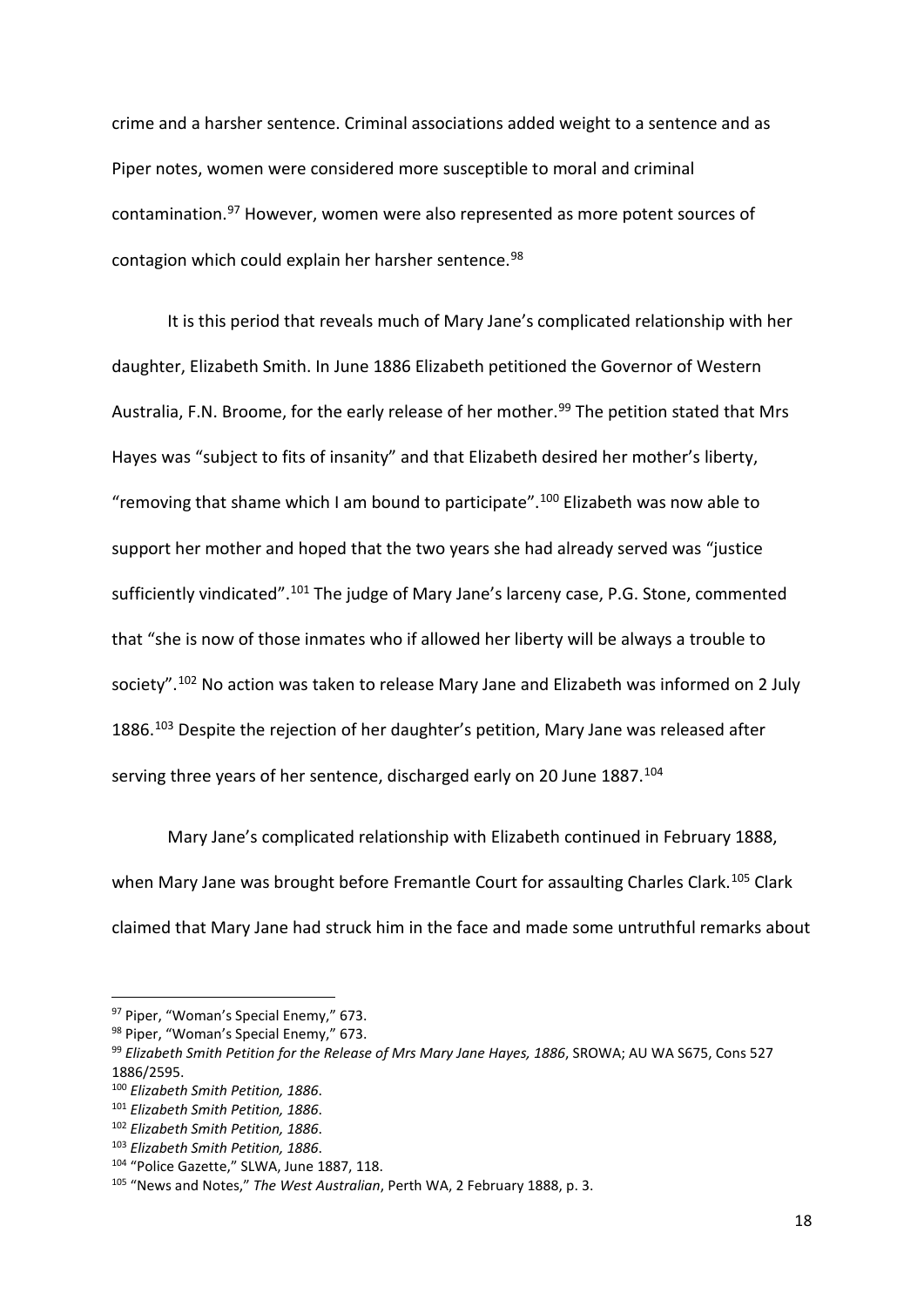her daughter.<sup>[106](#page-20-0)</sup> Despite Elizabeth's efforts to secure early release for her mother the previous year, Mary Jane had turned her out of the house. [107](#page-20-1) Clark claimed he had taken pity on Elizabeth and as a widower he had offered her employment as a housekeeper and to look after his child.<sup>[108](#page-20-2)</sup> Mary Jane claimed that Elizabeth had been led astray, as she already had one child, she was now "again in trouble" by Clark.<sup>[109](#page-20-3)</sup> Robert Fairbairn, presiding over the case, stated that it seemed a bad house and must have been a hard thing for a mother to endure; he dismissed the case "admitting that the defendant had great cause for distress".<sup>[110](#page-20-4)</sup> Violence was an enduring feature of Mary Jane's life, this time it was she who inflicted it, however, she used her role as a mother in order to avoid charges. Fairbairn's view that Mary Jane would be distressed by her unwed, twice pregnant daughter's actions, and the man who had impregnated her, reveals the level of status that motherhood had in nineteenth century Fremantle, as despite her criminal past she garners leniency based on motherly affection. Cesare Lombroso and Guglielmo Ferrero wrote in 1893 about "the anticriminogenic influence of maternity" that "never inspires crime, even among female born criminals. The sentiment is too noble to coexist with degeneration".<sup>[111](#page-20-5)</sup> Mary Gibson noted that for Lombroso, criminal women typically shunned maternity, as his ideology surrounding motherhood did not align with the type of woman who would engage in crime.[112](#page-20-6) This view is still held by some modern institutions that are guided by the

<span id="page-20-0"></span><sup>106 &</sup>quot;News and Notes," 2 February 1888, p. 3.

<span id="page-20-1"></span><sup>107 &</sup>quot;News and Notes," 2 February 1888, p. 3.

<span id="page-20-2"></span><sup>108 &</sup>quot;News and Notes," 2 February 1888, p. 3.

<span id="page-20-3"></span><sup>&</sup>lt;sup>109</sup> "News and Notes," 2 February 1888, p. 3; in 1889 a 20-year-old Elizabeth Smith would give birth to a daughter with Charles Clarke, Amy Isabella Clarke in Fremantle.

<span id="page-20-4"></span><sup>110</sup> "News and Notes," 2 February 1888, p. 3; Robert Fairbairn was the Resident Magistrate of Fremantle from the 1880s until the early twentieth century.

<span id="page-20-5"></span><sup>111</sup> Cesare Lombroso and Guglielmo Ferrero, *Criminal Women, the Prostitute, and the Normal Woman*, trans. Nicole Hahn Rafter and Mary Gibson (London: Duke University, [1893] 2001, 186; Cesare Lombroso (1835- 1909) Italian physician, considered to be the "father" of criminology.

<span id="page-20-6"></span><sup>112</sup> Mary Gibson, "Cesare Lombroso, Prison Science, and Penal Policy," in *The Cesare Lombroso Handbook*, eds. Paul Knepper and P.J. Ystehede (Oxon: Routledge, 2013), 35.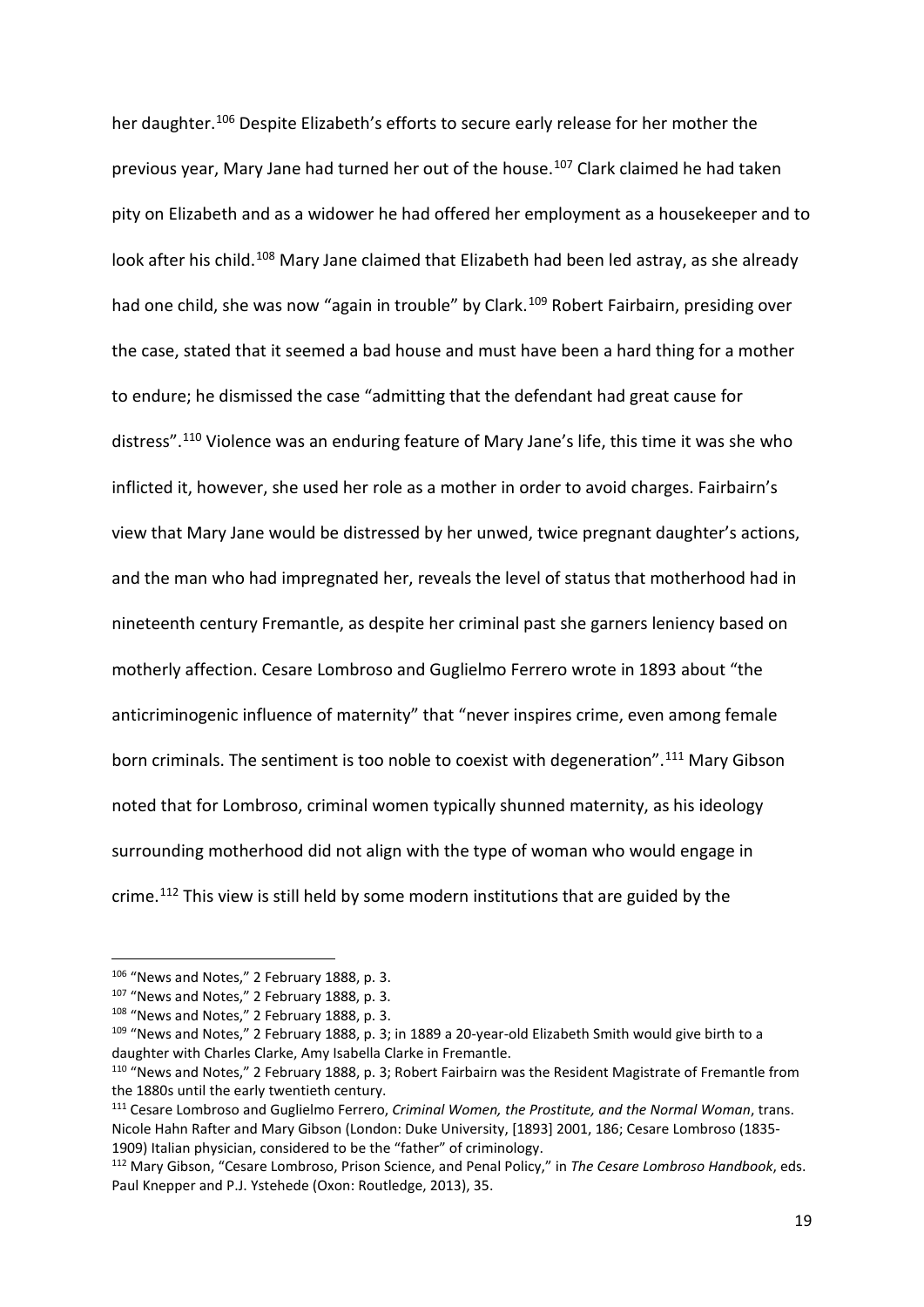assumption that teaching women to be "good" mothers will help them to be law abiding.<sup>[113](#page-21-0)</sup> Of course, the "optimistic characterisation of the redemptive power of motherhood" faces challenges in that, according to Yule, Paré and Gartner, most British women serving time in 2015 were mothers.<sup>[114](#page-21-1)</sup> Mary Jane's association with other criminals or morally repugnant actions were sentenced more harshly than her actions as a mother which were sentenced more leniently. The leniency did not last as a month later in March 1888 Mary Jane was convicted by Fairbairn with disorderly conduct, which was reported as her forty-second appearance in court. [115](#page-21-2)

Eight years since her first admission, as detailed in the introduction, Mary Jane was arrested and identified as a lunatic in Fremantle on 13 May 1889 and was sent to the Asylum for the third time.<sup>[116](#page-21-3)</sup> Dr Barnett noted that she "had led a dissipated life", she had been under his care at Police lock up "threatened with D.T.", "very delusional and violent at times".<sup>[117](#page-21-4)</sup> D.T. was delirium tremens which was a severe form of alcohol withdrawal that involved sudden and severe mental or nervous system changes; a combination of both physical and mental symptoms, delirium tremens would result in tremors of the limbs and terrifying hallucinations.<sup>[118](#page-21-5)</sup> American Dr John Ware wrote in 1831 that delirium tremens could be "occasioned by abstinence from ardent spirits, whether this abstinence be forced or voluntary", or "frequently ensue shortly after a course of excessive indulgence".<sup>[119](#page-21-6)</sup> In this

<span id="page-21-0"></span><sup>113</sup> Carolyn Yule, Paul-Philippe Paré and Rosemary Gartner, "An Examination of the Local Life Circumstances of Female Offenders: Mothering, Illegal Earnings and Drug Use," British Journal of Criminology 55 (2015): 248. doi: 10.1093/bjc/azu073.

<span id="page-21-1"></span><sup>114</sup> Yule, Paré and Gartner, "Examination of the Local Life Circumstances of Female Offenders," 248.

<span id="page-21-2"></span><sup>115</sup> "News and Notes," *The West Australian*, Perth WA, 19 March 1888, p. 2.

<span id="page-21-4"></span><span id="page-21-3"></span><sup>116</sup> "Police Gazette," SLWA, May 1889, 83 & 126. 117 *Case Book Female Patients*, 1878-1897, Folio 136, 22 May 1889.

<span id="page-21-5"></span><sup>118</sup> Kostas Makras, "'The Poison that Upsets my Reason': Men, Madness and Drunkenness in the Victorian Period," In *Insanity and the Lunatic Asylum in the Nineteenth Century*, ed. Thomas Knowles and Serena Trowbridge (Oxon: Routledge, 2016), 143.

<span id="page-21-6"></span><sup>119</sup> John Ware, *Remarks on the History and Treatment of Delirium Tremens* (Boston: N. Hale's Steam Power Press, 1831), 7.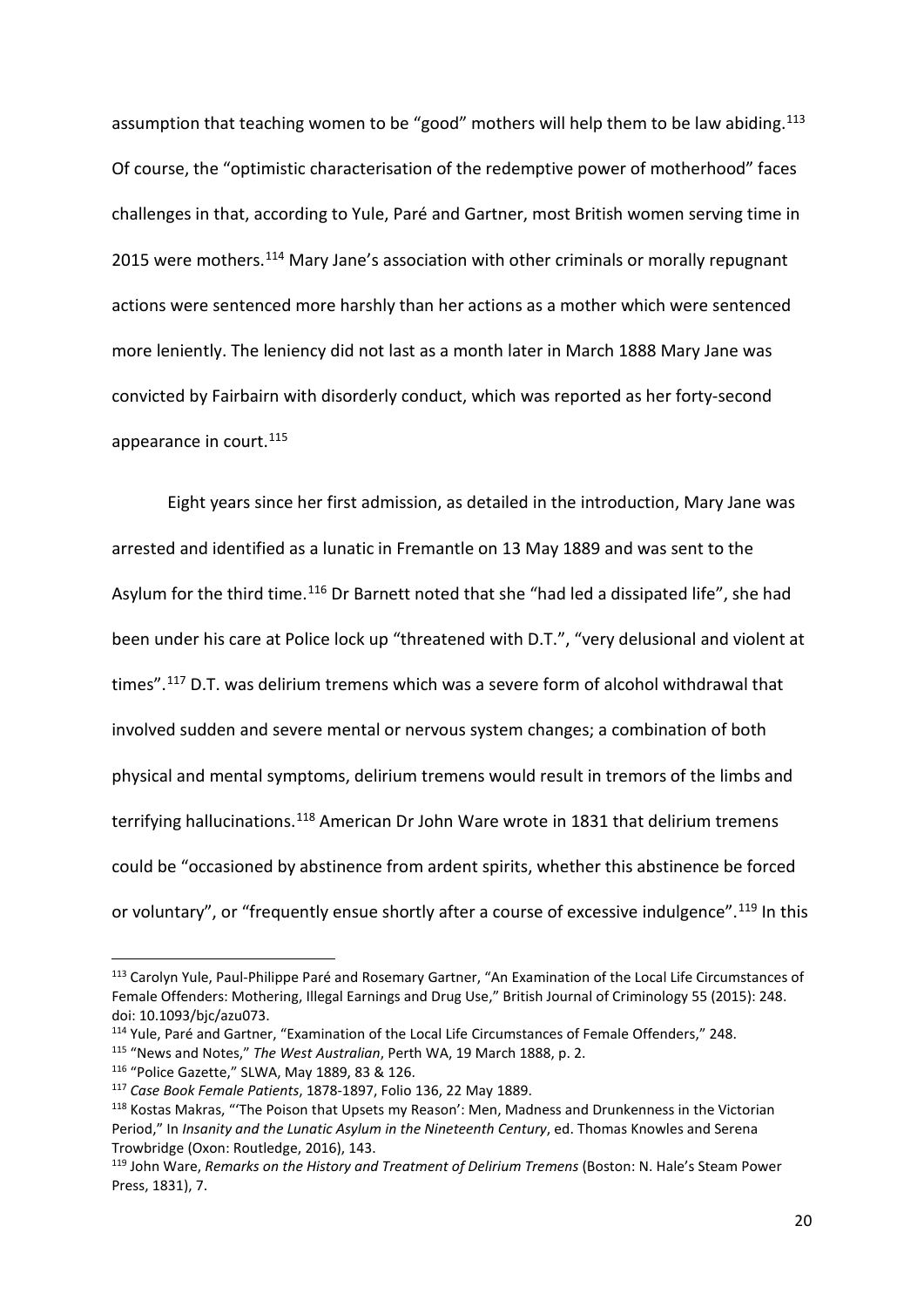instance it can be assumed that Mary Jane's time in prison had led to her developing the condition. Insanity caused by alcohol was considered to be the one of the most easily cured, Prichard wrote that often, "when the exciting cause is removed, the effect begins to lessen, and eventually ceases. When these patients are prevented from obtaining stimulating liquors, and are treated with sedative remedies, they quickly show signs of amelioration and of the subsidence of disease".<sup>[120](#page-22-0)</sup> This was reflected in Mary Jane's case as she once again began to improve and by early June she was discharged convalescent.<sup>[121](#page-22-1)</sup> The nineteenth century physician's lack of understanding of addiction and alcoholism is even more apparent when only two months later Mary Jane was readmitted for the fourth time after she was found wandering the streets and was arrested by P.C. Loveday for being of unsound mind in Fremantle on 8 August 1889.<sup>[122](#page-22-2)</sup> She was removed to the Asylum with her "customary symptoms" as she had "again been drinking and as usual her brain [was] affected".<sup>[123](#page-22-3)</sup> She was described as very troublesome and had to have a "very necessary bath".<sup>[124](#page-22-4)</sup> Unsurprisingly Mary Jane, who by now would have realised how she could behave to get out of the Asylum, quickly behaved well and began to improve again; by 25 September 1889 she was discharged.[125](#page-22-5)

Mary Jane's life continued to be plagued by alcohol, violence, and stints in prison. In October 1889, a month after her final discharge from the Asylum she was assaulted by Carl Stenback who "said he was going to sleep in her house that night, and when she objected he

<span id="page-22-0"></span><sup>120</sup> Prichard, *Treatise on Insanity*, 204-205.

<span id="page-22-1"></span><sup>121</sup> *Case Book Female Patients*, 1878-1897, Folio 136, 31 May; 1-7 June 1889.

<span id="page-22-2"></span><sup>122</sup> "Police Gazette," SLWA, 8 August 1889, 126.; "News and Notes," *The West Australian*, Perth WA, 10 August 1889, p. 2.

<span id="page-22-3"></span><sup>123</sup> *Case Book Female Patients*, 1878-1897, Folio 136, 10 August 1889. 124 *Case Book Female Patients*, 1878-1897, 11 August 1889.

<span id="page-22-5"></span><span id="page-22-4"></span><sup>125</sup> *Case Book Female Patients*, 1878-1897, 16 August; 10-25 September 1889.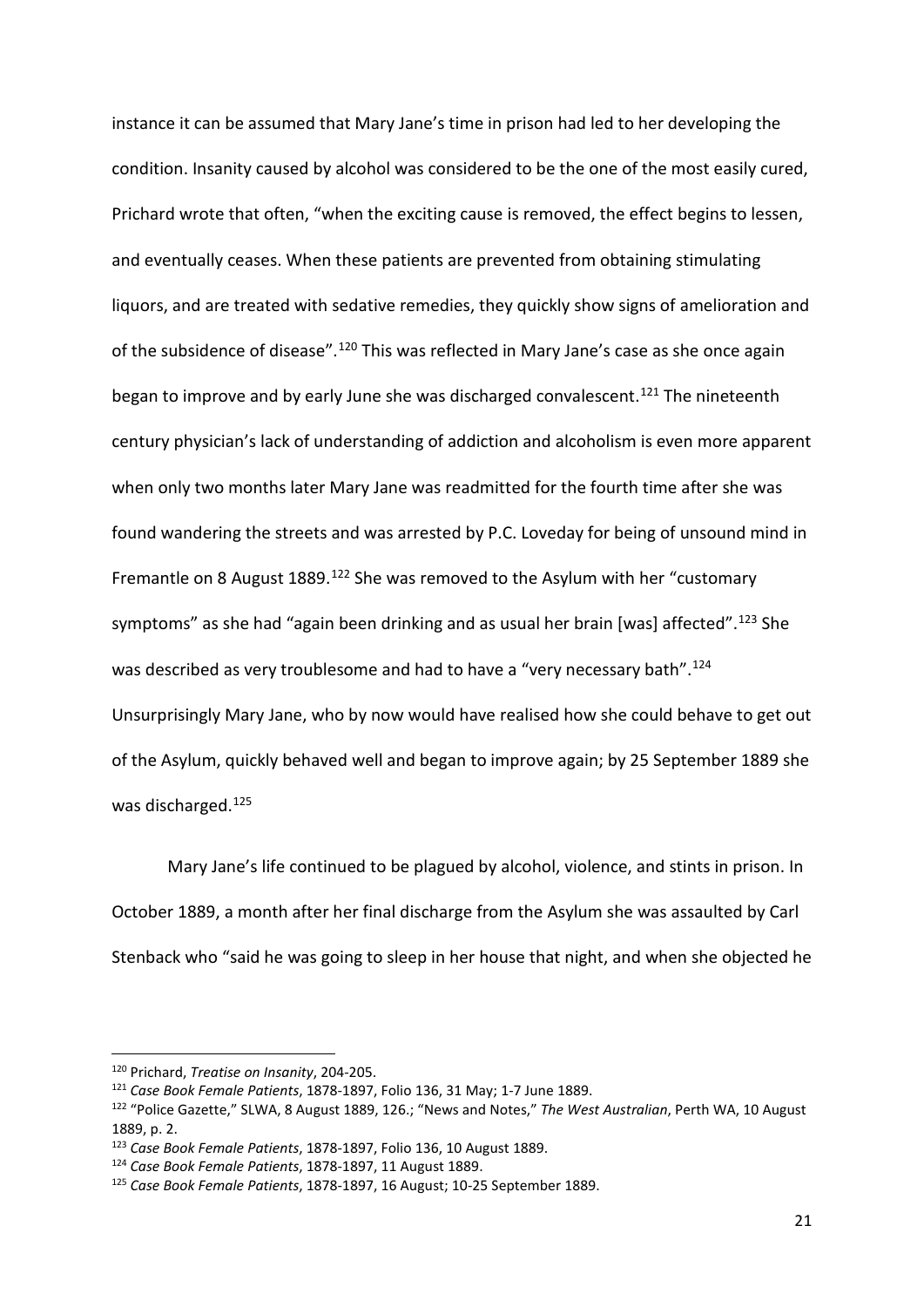struck her and took up a chisel saying, 'I am Jack the Ripper'". [126](#page-23-0) It is interesting that the story of Jack the Ripper, the unknown serial killer of Whitechapel, East London who killed at least five prostitutes between 31 August and 9 November 1888, made it all the way to Fremantle in under a year to be used as a threat against a local prostitute.<sup>[127](#page-23-1)</sup> Fairbairn dismissed the case, despite Stenback's violent actions and his claims that Mary Jane had robbed him.[128](#page-23-2) The dismissal of the case reveals a lack of sympathy for Mary Jane and an indifference to violence towards female prostitutes from the local law system. Roger Matthews notes that women involved in prostitution still have extensive and continuous victimisation particularly related to violence from clients or drugs and alcohol.<sup>[129](#page-23-3)</sup> While they are sometimes seen as victims the circumstances surrounding their prostitution depends on what level of victimisation they are attributed; for example, women who engage in prostitution are classified as offenders and women who are trafficked for sex are seen as victims, based on the belief that trafficked women are coerced and prostituted women are not.<sup>[130](#page-23-4)</sup> In this instance, Mary Jane's status as a soliciting prostitute negated her victimhood.

From 1889-1898 Mary Jane accumulated at least 31 appearances for drunkenness, idle and disorderly, disorderly conduct, vagrancy, obscene language, larceny, and keeping a house of ill-fame. In 1894 it was revealed she was no longer living with her husband Henry, during a case for obscene language when she stated "she had been living with a man many years, and because he found she had been drinking he knocked her about, and then she followed him into the street and used her tongue", "he took her away from her husband,

<span id="page-23-0"></span><sup>126</sup> "News of the Day," *The Inquirer and Commercial News*, Perth WA, 25 October 1889, p. 5.

<span id="page-23-1"></span><sup>127</sup> Judith R. Walkowitz, *City of Dreadful Delight: Narratives of Sexual Danger in Late-Victorian London* (Chicago: The University of Chicago Press, 1992), 192.

<span id="page-23-2"></span><sup>128 &</sup>quot;News of the Day," 25 October 1889, p. 5.

<span id="page-23-3"></span><sup>129</sup> Roger Matthews, *Prostitution, Politics & Policy* (Oxon: Routledge, 2008), 59.

<span id="page-23-4"></span><sup>&</sup>lt;sup>130</sup> Mary A. Finn, Lisa R. Muftić and Erin I. Marsh, "Exploring the Overlap between Victimization and Offending among Women in Sex Work," *Victims & Offenders* 10, no.1 (2015): 75. doi: 10.1080/15564886.2014.918069.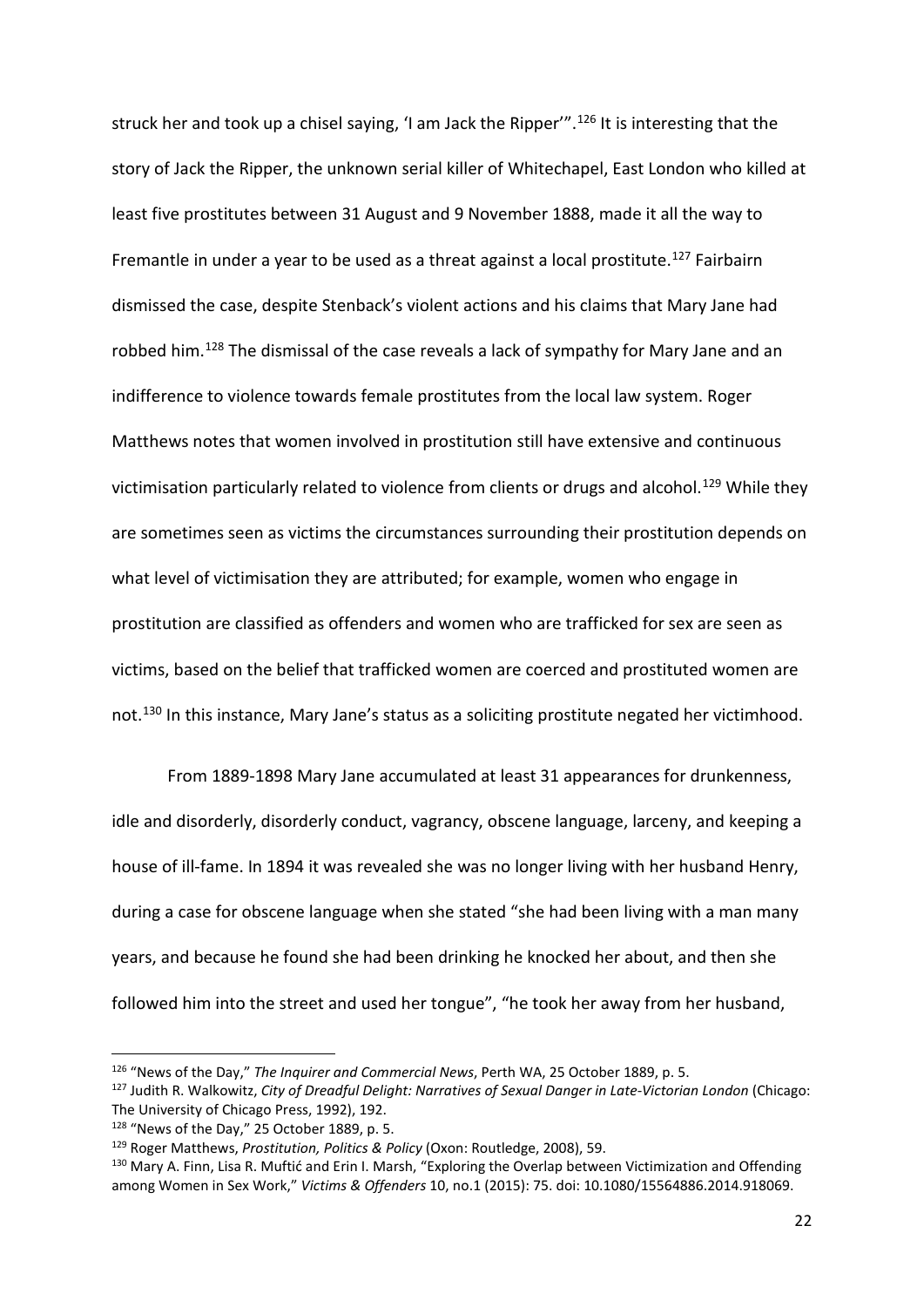and she had lived with him ever since".<sup>[131](#page-24-0)</sup> Almost all the men in Mary Jane's life were violent: her continual exposure to repeat victimisation accounts for her continued offending in public drinking and violence. A newspaper article, also from 1894, further emphasises some of the reasons she drank; in late July Mary Jane "an elderly woman was again charged with drunkenness" she had been released from prison on Friday, having been in for disorderly conduct, and the "first use she made of her liberty was to get drunk": she admitted the charge, but said "it was a wet day, very wet indeed, and she took a little drop to guard against the wet".<sup>[132](#page-24-1)</sup> Psychiatrist Phyllis Chesler argues that trauma victims, of varying degrees, sometimes attempt to mask their symptoms with alcohol or drugs, so it is not unfounded to suggest unhappy women would have taken to temporary relief in intoxicating substances.<sup>[133](#page-24-2)</sup> This could be the case for Mary Jane; her life had certainly been traumatic. In 1896 it was noted that she had an estimated 67 recorded convictions, a massive accumulation of her criminal, social, and moral transgressions. [134](#page-24-3)

#### **The Final Holding Cell**

**.** 

Mary Jane's last recorded conviction was in September 1898; "a well-known visitor to the Police Court, Mary Jane Hayes, was brought up charged with being idle and disorderly"; Inspector Hogan explained that Mary Jane's "methods of life mostly consisted in drinking beer and 'dossing' in the open when not in gaol".<sup>[135](#page-24-4)</sup> The arresting constable P.C. Banfield stated that "she's cleaner to-day than she has been for a month".<sup>[136](#page-24-5)</sup> The magistrate, "to

<span id="page-24-1"></span><sup>132</sup> "Police Court Reports – City – Keeping out the Rain," *The Daily News*, Perth WA, 28 July 1894, p. 2.

<span id="page-24-0"></span><sup>131</sup> "Police Court Reports, City: How She was Taken Away," *The Daily News*, Perth WA, 27 July 1894, p. 2.

<span id="page-24-2"></span><sup>&</sup>lt;sup>133</sup> Phyllis Chesler, *Women and Madness* (New York: Palgrave Macmillan, [1972] 2005), 35.<br><sup>134</sup> "Fremantle Police Court," *The West Australian*, Perth WA, 14 November 1896, p. 6.

<span id="page-24-3"></span>

<span id="page-24-4"></span><sup>135</sup> "News and Notes: Too Bad," *The West Australian*, Perth WA, 13 September 1898, p. 4.

<span id="page-24-5"></span><sup>136 &</sup>quot;Police Gazette," SLWA, 10 September 1898, 309; "The Police Courts, Perth: To Unaccustomed Pleasure," *The Daily News*, Perth WA, 12 September 1898, p. 2.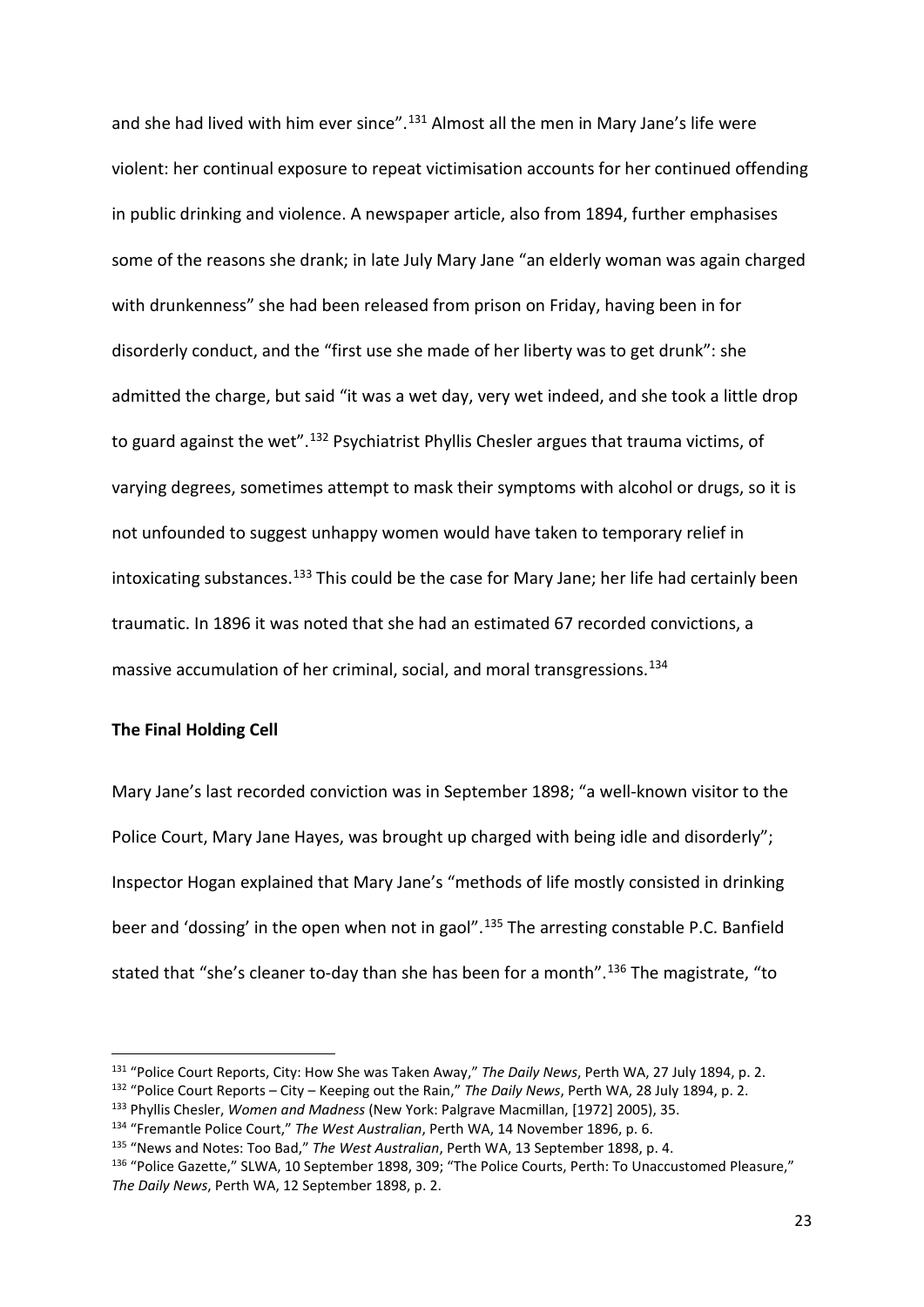show his disapproval of the conduct of the accused woman, sent her to gaol for four months"; "the prisoner, wildly protesting, was conducted to the cells".<sup>[137](#page-25-0)</sup> However, a few moments later music was heard in the court, suspecting it was Mary Jane, Hogan despatched the Court Orderly below who then revealed that it was not Mary Jane, but that "the members of the WCTU [Women's Christian Temperance Union], then in session in the Town Hall, were expressing their feelings with 'joyful voice, with trumpets also, and shawms'". [138](#page-25-1) This was potentially the most ironic and amusing end to Mary Jane's criminal career.

While serving her four-month sentence in Fremantle Prison for drunkenness and vagrancy, Mary Jane was admitted to the Asylum for the fifth and final time in November 1898 now aged 53.<sup>[139](#page-25-2)</sup> Dr Montgomery, the new Medical Superintendent, noted that she was a demented woman but that she worked well and gave little trouble.<sup>[140](#page-25-3)</sup> She was "fat and very coarse, awfully dirty and untidy", wanted whiskey and was "fond of liquor".<sup>[141](#page-25-4)</sup> Mary Jane continued the same and was transferred to the Claremont Hospital for the Insane in 1908 as the Fremantle Lunatic Asylum was closing.<sup>[142](#page-25-5)</sup> In Claremont Mary Jane worked well at times, however complained of rheumatism and was delusional, often talking or muttering to herself.<sup>[143](#page-25-6)</sup> She remained in Claremont until 20 July 1922 when she was discharged relieved.[144](#page-25-7) Mary Jane was a problem that colonial Fremantle did not know how to solve.

 $\overline{\phantom{a}}$ 

<span id="page-25-0"></span><sup>137</sup> "News and Notes: Too Bad," 13 September 1898, p. 4.

<span id="page-25-1"></span><sup>138</sup> "News and Notes: Too Bad," 13 September 1898, p. 4.

<span id="page-25-2"></span><sup>139</sup> *Register Female Prisoners*, 1897-1913; AU WA S678, Cons 41861, 74; *Case Book Female Patients (Chronic),* 1901-1908, Folio 51, 18 November 1898.

<span id="page-25-3"></span><sup>140</sup> *Case Book Female Patients (Chronic),* 1901-1908, Folio 51, 11 March 1903.

<span id="page-25-4"></span><sup>141</sup> *Case Book Female Patients (Chronic),* 1901-1908, 20 March 1905; 15 March; 12 December 1907.

<span id="page-25-5"></span><sup>142</sup> *Case Book Female Patients Claremont Mental Hospital 1908*; AU WA S4498 Cons31071, Folio 323, 12 June 1908.

<span id="page-25-6"></span><sup>143</sup> *Case Book Female Patients Claremont Mental Hospital 1908*, 24 June-20 October 1908; 20 May; 20 November 1909.

<span id="page-25-7"></span><sup>144</sup> *Patient Admission Register Claremont Mental Hospital 1891-1909*; AU WA S4400 Cons31041, 20 July 1922.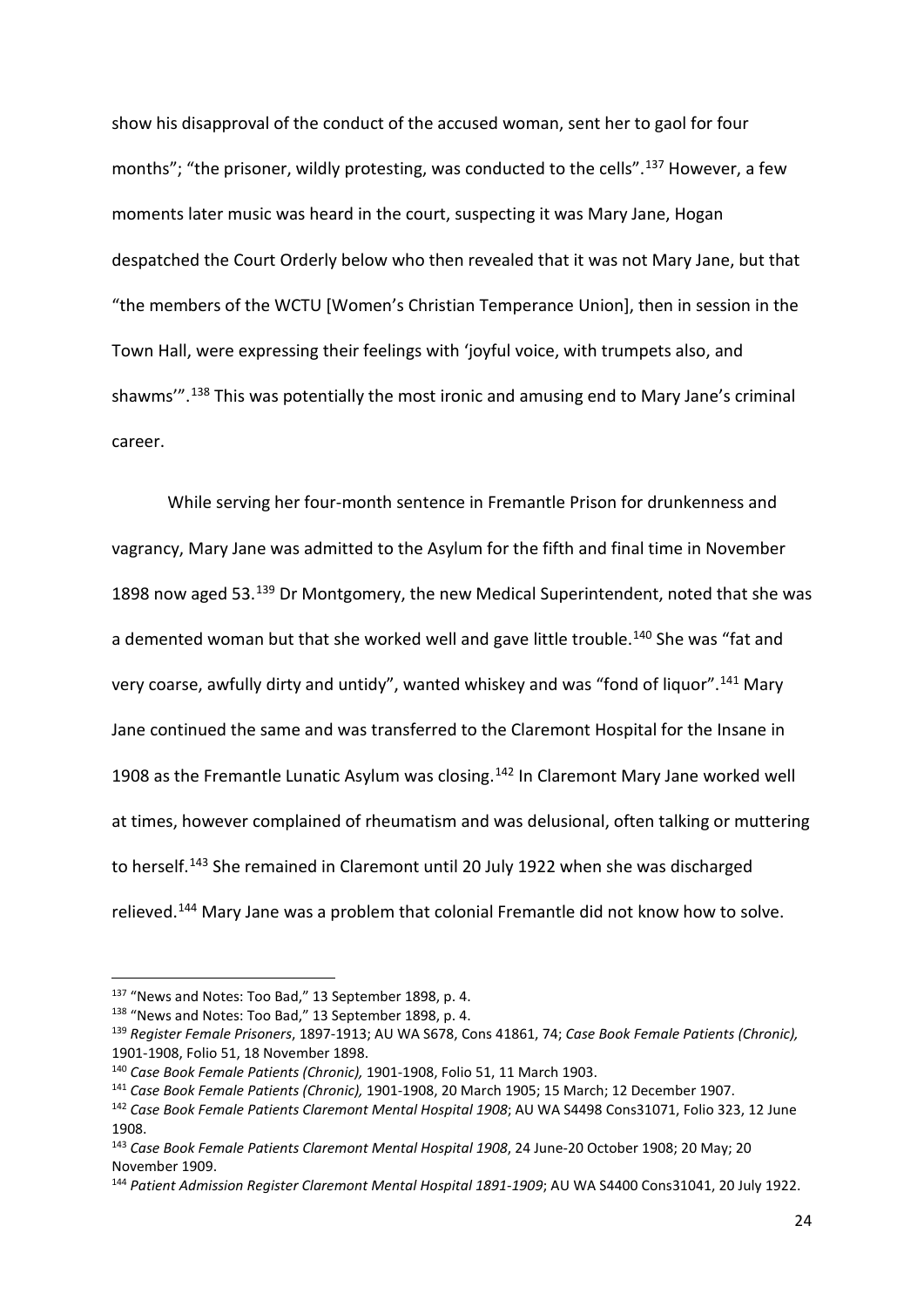Her time in the Asylum, while it was supposed to be curative and restore morals lost, was often another holding cell. Mary Jane's life after the Asylum is unknown until her death on 14 December 1925 at 80 years old.<sup>[145](#page-26-0)</sup> In her burial records for the Fremantle Cemetery she was stated to be living in the Women's Home in Fremantle, which was located at the old Lunatic Asylum building.<sup>[146](#page-26-1)</sup> Mary Jane had spent the last years of her life back in the Asylum.

# **Conclusion**

<u>.</u>

Mary Jane Hayes' life as a very public drunken prostitute meant she was seen to have few, if any morals. This deemed her insane and criminal, resulting in her constant removal from society into institutions like the asylum and prison. Late-nineteenth century Western Australian society disapproved of her behaviour as it not only transgressed laws but also the gendered assumption of moral feminine behaviour; she was doubly deviant. Both men and women engaged in criminal and publicly unacceptable behaviour, however it was women who were seen to be the moral influence of the family, and therefore their behaviour had to contribute to this ideology. Moral insanity was stretched by society and medical professionals in the nineteenth century to be defined as any behaviour regarded as disruptive to the community. Therefore, anything outside the parameters of "good" feminine behaviour would be grounds for punishment and incarceration; public indecency, drinking alcohol, and engaging in prostitution, were morally unacceptable. As the Fremantle Lunatic Asylum was often used as a place to control these deviant behaviours, moral management techniques aimed to restore morals to the patients, but in Mary Jane's case the Asylum was a temporary fix for a problem they did not know how to solve. Biography in

<span id="page-26-1"></span><span id="page-26-0"></span><sup>145</sup> Metropolitan Cemeteries Board (MCB), "Burial Application, 1925," http://crs/pages/Applications. aspx?appid=FB8762. <sup>146</sup> MCB. "Burial Application, 1925."